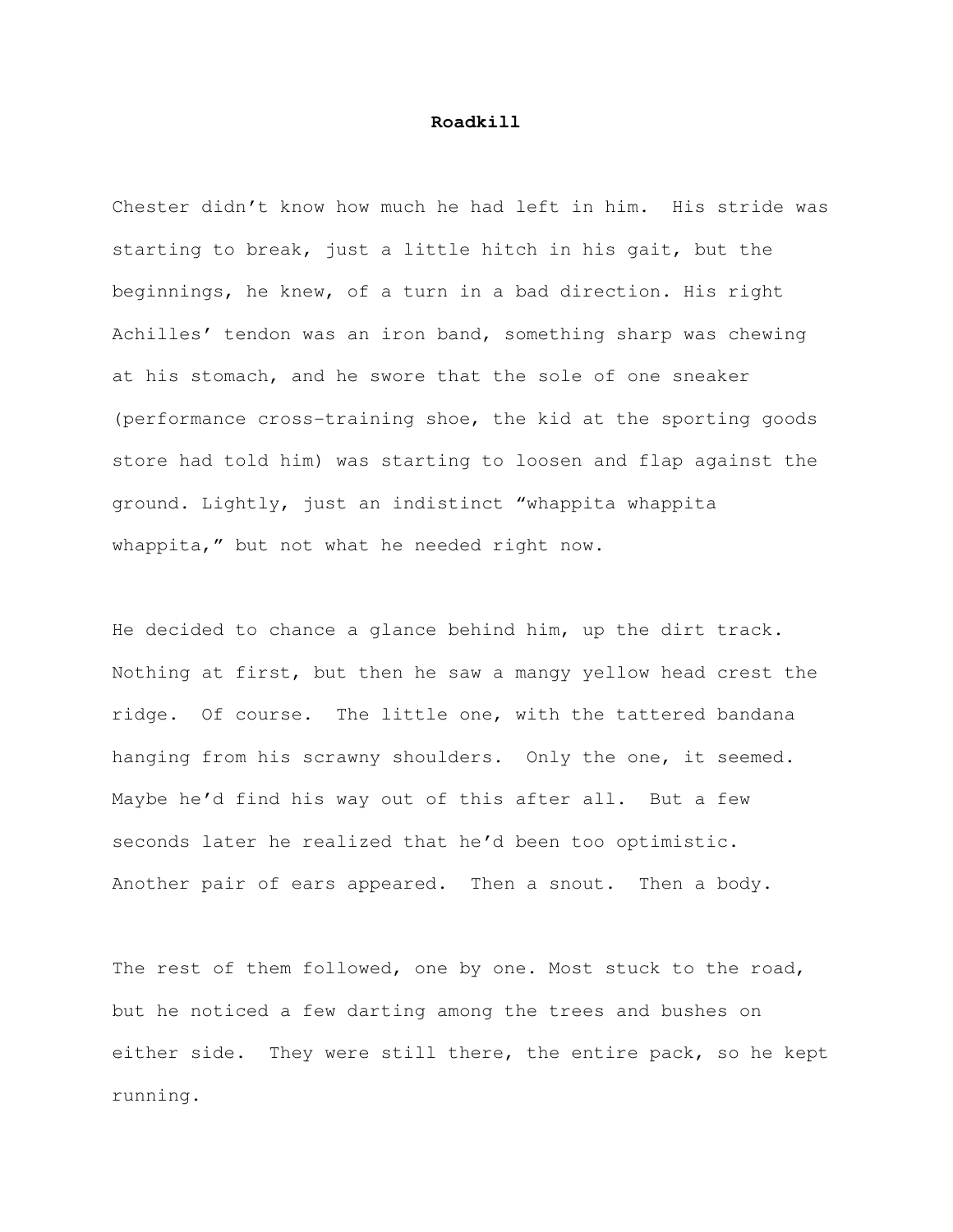He wasn't sure that "pack" was exactly the right word. A pack implied some uniformity, like a pack of wolves, all sleek and grey, or a pack of lions, all muscles rippling in the sun. This, instead, was a motley mix of all shapes and sizes. Not many pure-breeds, but he noticed some heavy influences of shepherd, of pit bull, of good old hound, and of who knew what else.

It struck him though that they did have one aspect that drew them all together. An instinct for hunting borne of deep primeval necessity. They could all smell him. He was sure that they were all salivating as they pursued him. He imagined as well that they could all sense the pain in his body and the slow collapse of his will. Maybe they qualified as a pack after all.

Not much different from the pack at work, come to think about it. Each of them looked different too. Steve, serious, tall, thin and always dressed in a blue pin stripe (Just get me the numbers, Chester). Marge, shorter, fake blonde curls, and on the overcooked side of bubbly (Oh, don't those new sneakers look cuuuute). Even Bric (That's Bric with a 'C,' and please don't call me Mr. Hawley), with his constant barrage of jokes, his corny stories, and his firm handshake. But a boss needed a firm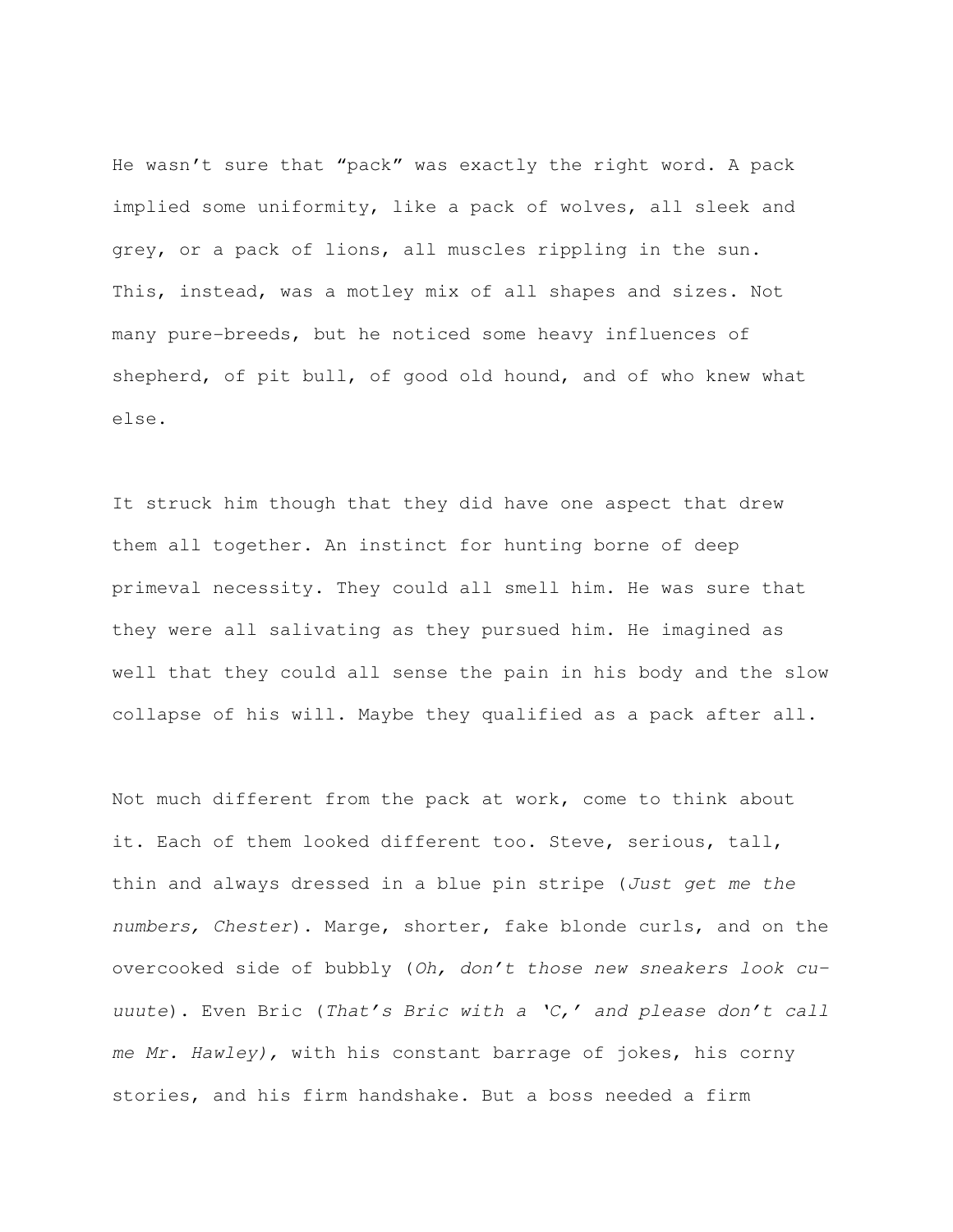handshake, didn't he? All so different, but all pursuing him, sensing his weakness. A pack too, for sure.

If that's what this bunch was, though, it wasn't the mangy yellow cur that was the leader. True, he'd nicknamed him "Scout," because he was always at the front. His job though seemed to be tracking, and maintaining the right distance. Wearing him down. And he never seemed to tire. Just looked at him as he trotted along – a bundle of malice and resentment and a little something else, perhaps a dose of wry derision at his predicament.

But he wasn't the leader. That role belonged to a larger grey animal of indistinct breed, who loped straight down the middle of the track, almost diffident. The tip of an ear tilted to one side, and would have been comic if not for two things. The first was the patch of exposed skin that ran the length of one flank, a jagged old scar from some distant fight. The second was the mass of rust colored-stains around his mouth, which barely concealed his long incisors. At the time Chester wasn't sure yet where those stains had come from, but even then he must have had a hint, and all doubt was completely erased later when he saw the identical color smeared all over a shredded blue flannel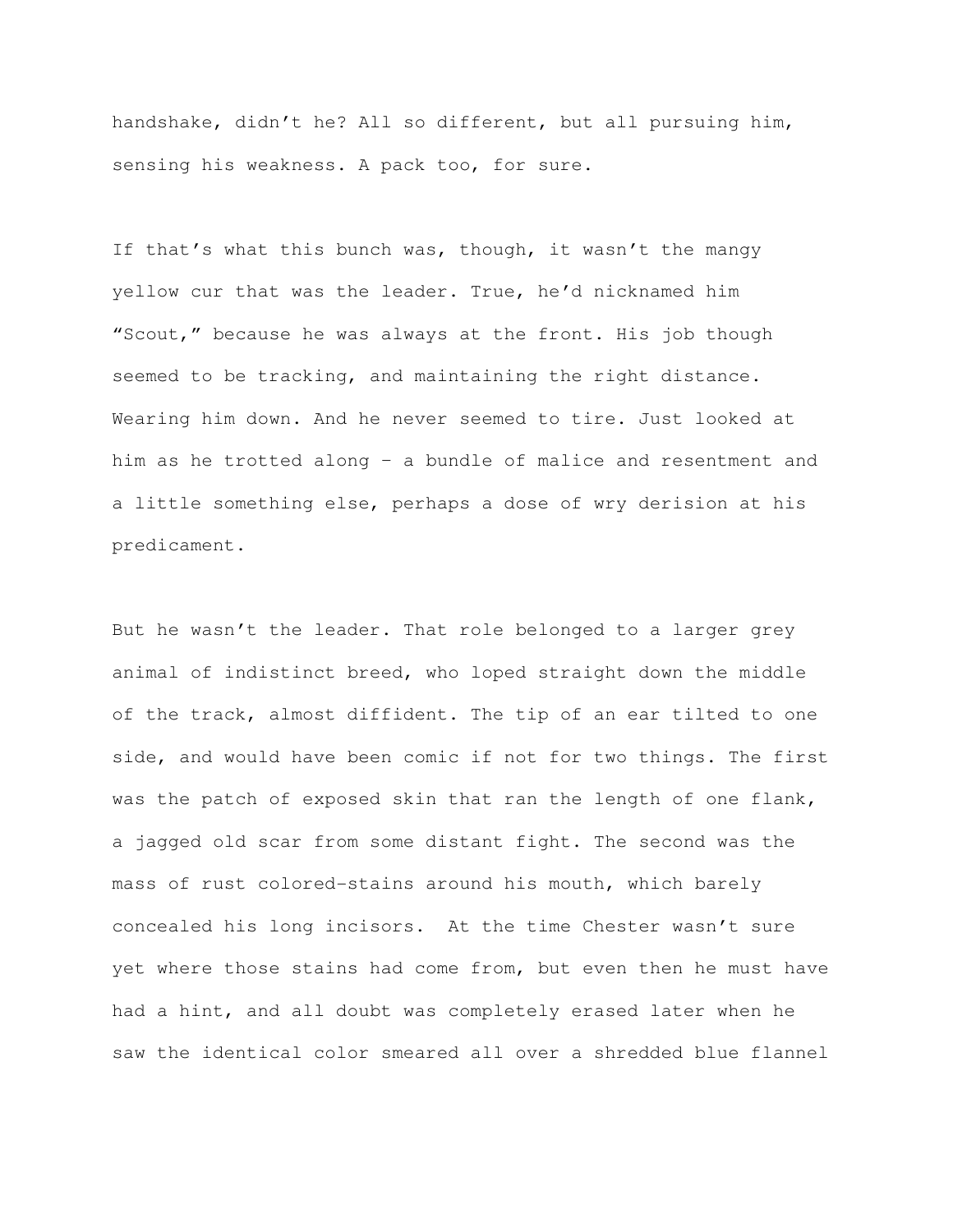shirt. That particular shade of rust was a color he would never forget again.

The one he called Scout slowed for a second (he never really stopped), lifted his snout as if he'd picked up the faint hint of something in the air, and then continued on. Scout. Too nice a name, now that he'd followed him all these hours, sneering throughout. But once named, you're stuck with it, right? Isn't that what had gotten him into this?

Bric had decided on a retreat, which he would be gracious enough to host himself, at his second home out in the country. Chester found it hard to believe that the word "retreat" even existed in Bric's vocabulary. He knew offense only, and that at one setting, "one hundred and ten percent." Dipweed didn't even know that you can't have anything at 110%. Just typical sales guy exaggeration. "The Team needs to get away, work on our strategy, adjust to the changes in the market, make plans for the new season." So, a retreat it was.

Chester had arrived yesterday as late as he could. No sense hanging around any more than he had to. He didn't see the "team" in the front of the cottage, but he did see the For Sale sign ("Hawley Real Estate – Serving you for Over 30 years") and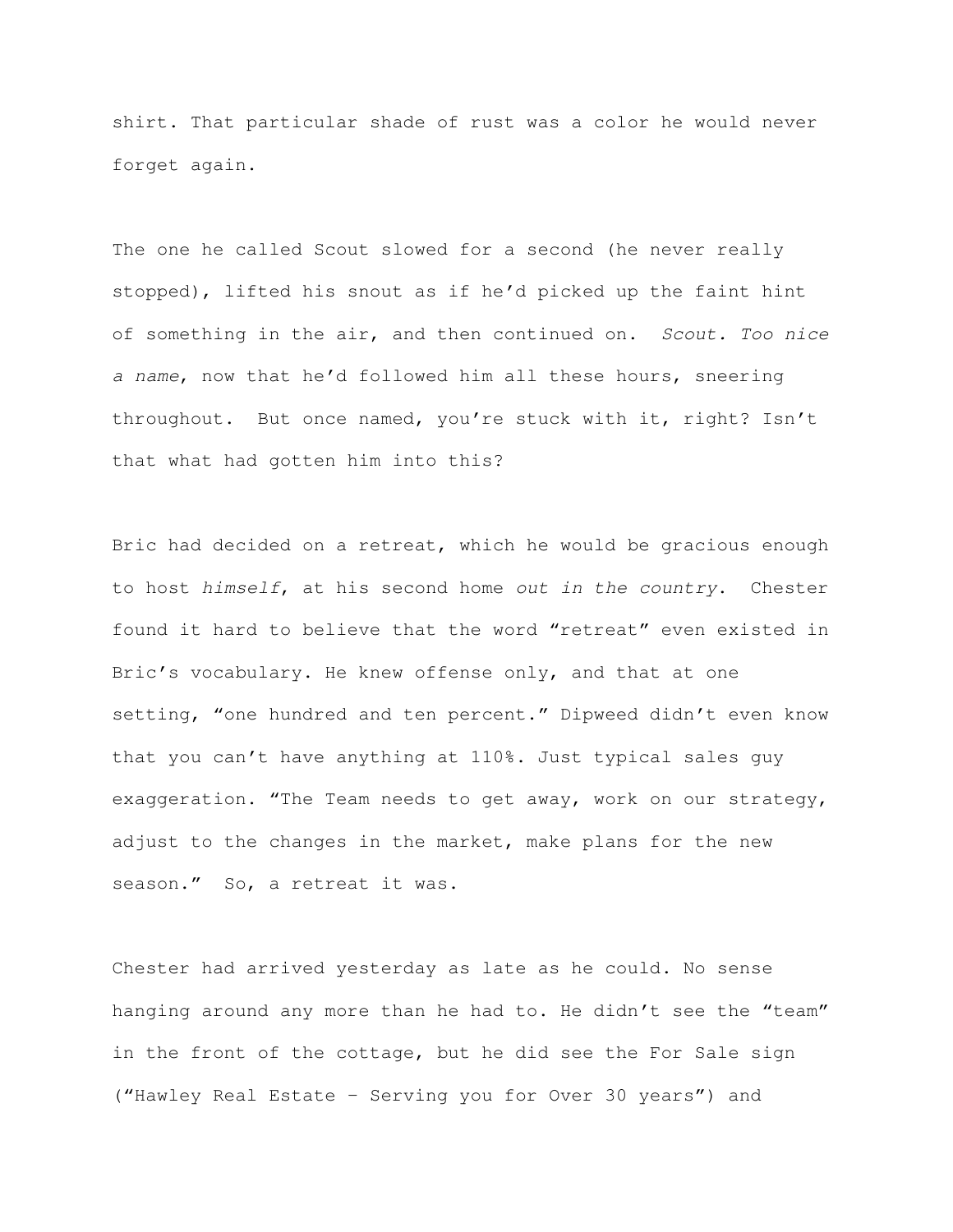deduced why Bric had invited them over. Find one of his employees who's anxious for a promotion, see if he can't make a sale, and make a brother or uncle or cousin a commission in the process, probably with a nice kickback to him.

He smelled franks and burgers cooking, heard a sudden punctuation of laughter from the backyard, and sidled his away around the corner of the house.

He found them all there already, huddled on the deck around a wrought iron concoction that looked something like a patio table, drinking beers and 'ritas. Steve (in a blue striped polo shirt, since no suits were allowed at a retreat – business casual only). Marge (This cottage is so ad-orrrr-able!). Stan, Tanisha, Jock, Carol. Ahh, Carol. At least she looked good in a soft white sundress.

Bric was working the grill, a great big chef's hat on his head. As Chester approached, Bric turned, looked over Chester's shoulder, and grinned. Chester registered "Watch out, Chet!" from Carol, but didn't hear her in time. Instead, he heard a low growl behind him, and twisted back to see a mastiff lunge at him, teeth bared, snarling and barking at the top of his lungs. Chester drew back against the side of the house, pulling his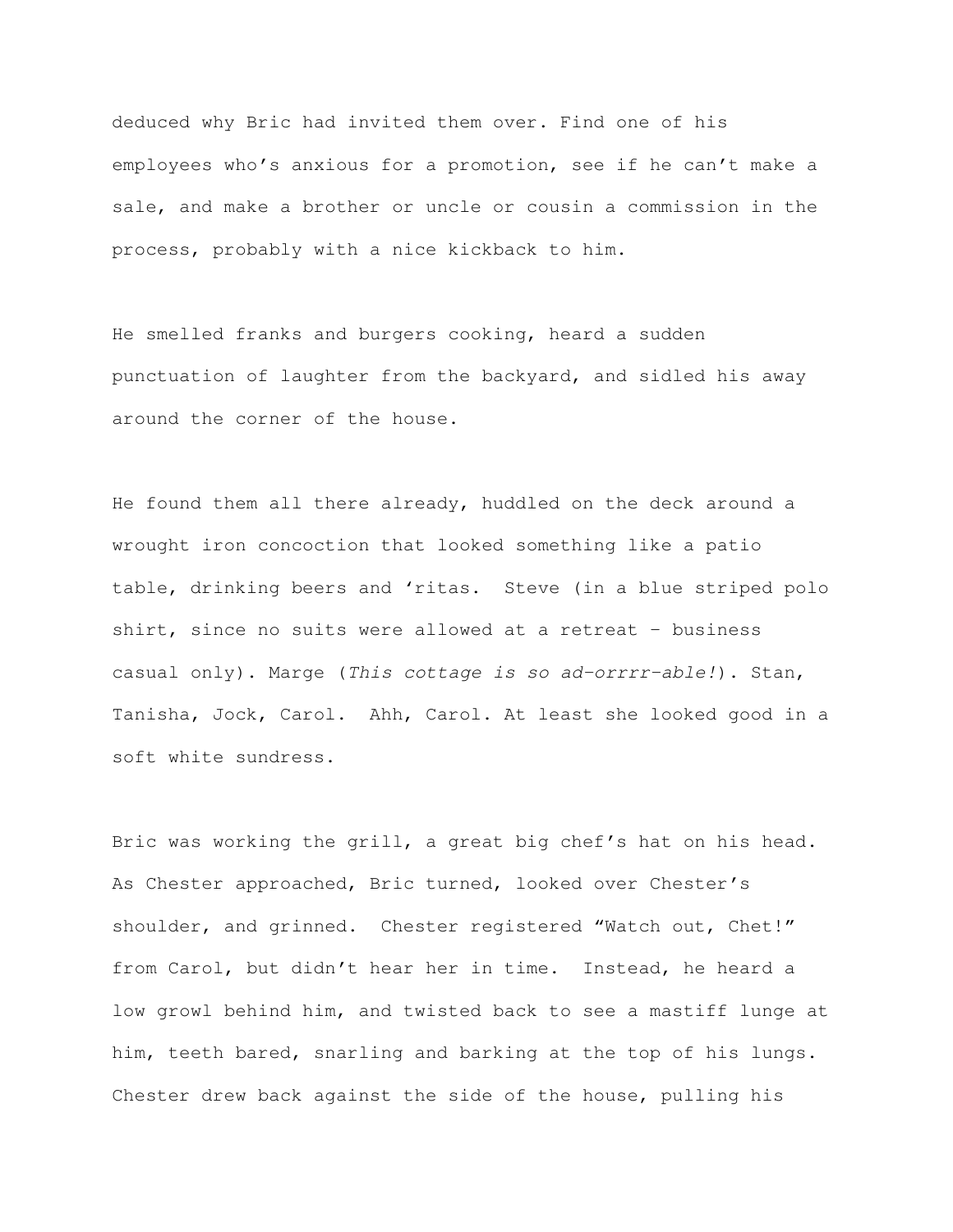overnight bag up in front of him, just as the dog's chain reached its limit and his fangs snapped empty a few inches in front of him.

Bric cackled in glee. "Don't let old Nitro bother you, son. Come up here and join us." Chester tiptoed up onto the deck, and they took him in, looked at him for a second, and turned back to their conversations. Carol cast him a shy smile. He could read Bric's apron now. It bore a picture of an apparently drunken habanero pepper, with the words "Too Hot To Handle" underneath.

Bric took a swig of his beer, looked up at Chester, and said "Well look who finally decided to show up. You're in the basement, first door on the left as you go in through the slider. Welcome to the party Cheese-ster."

Even here, the thing with the name. They couldn't let it go, especially since he had started asking them to call him "Chet." They seemed to laugh in unison, all except Carol, who rested her hands crossed on her knees, and looked out over the yard. He stewed for a minute, decided not to take the bait, turned to head inside, and muttered over his shoulder that he was going for a run.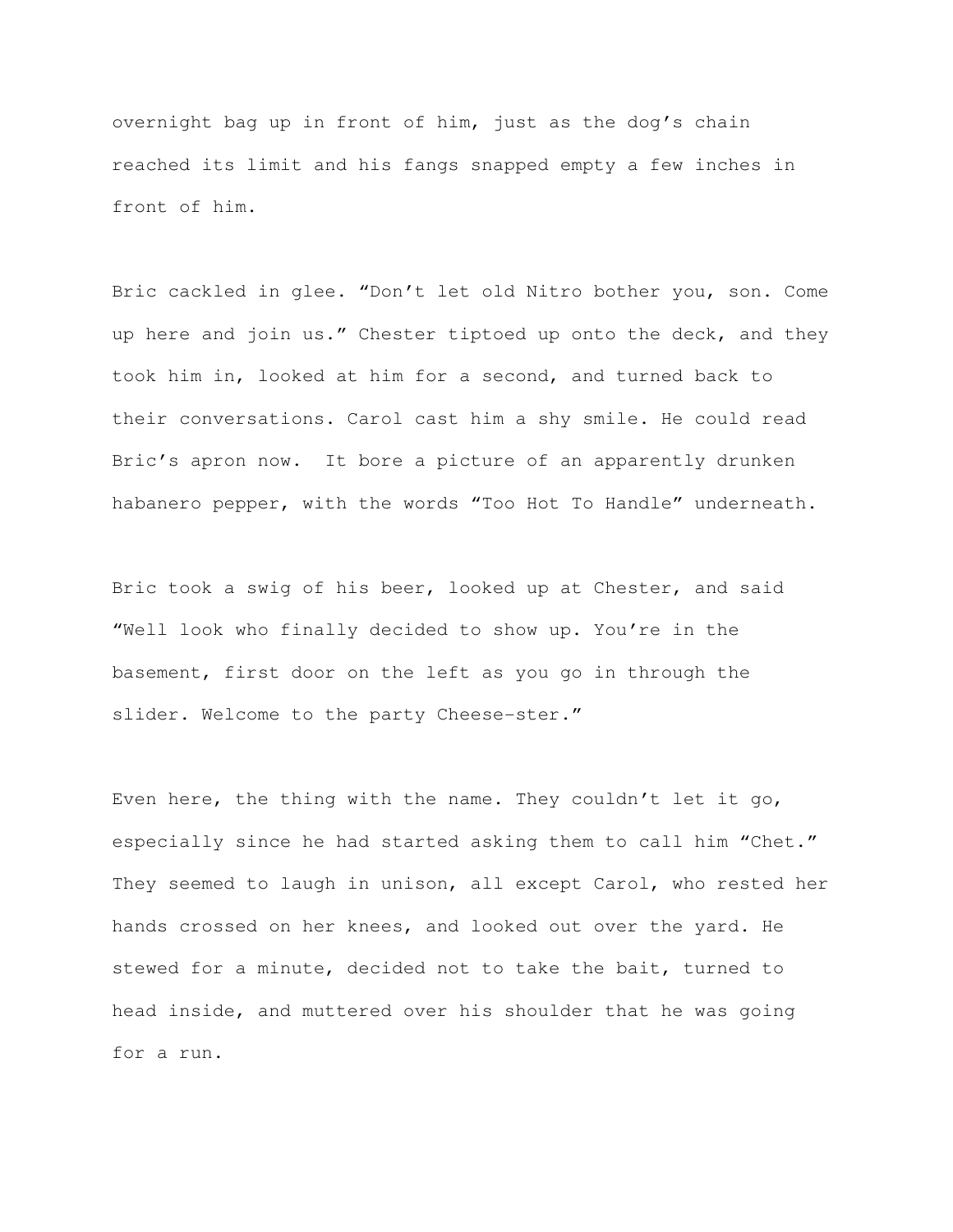He blamed his grandparents. They'd raised his Dad to know all of the Presidents, in order. When he in turn had sired children of his own, they were named accordingly. His brother Zachary didn't have it so bad. His friends called him Z. His sister Teddy, she'd been stuck with a tough one, but somehow had managed through it with grace. But he had always had problems with Chester (no offense, Mr. A. Arthur). Even in grade school, he'd been bombarded with Jester, Cheesy, Chesty, Chudsky. In ninth grade, when the class read The Scarlet Letter, he was even Hester.

If he ever met a woman and fell in love (Carol wouldn't be bad, he mused), and had a kid of his own, then he wouldn't burden him (or her) with a name like Chester, or even John, or Buford, or Wally, or Willy, or anything else that could be used against him. No. He had names picked out, but they were tough names. Nick. Dirk. Or even just plain Bill.

Though he had wished many times that he'd had the same good fortune as Bric, to be blessed with parents with foresight, even if they didn't know the names of the Presidents, that was a name he would never have picked for his child, especially after he'd tried to put the moves on Carol.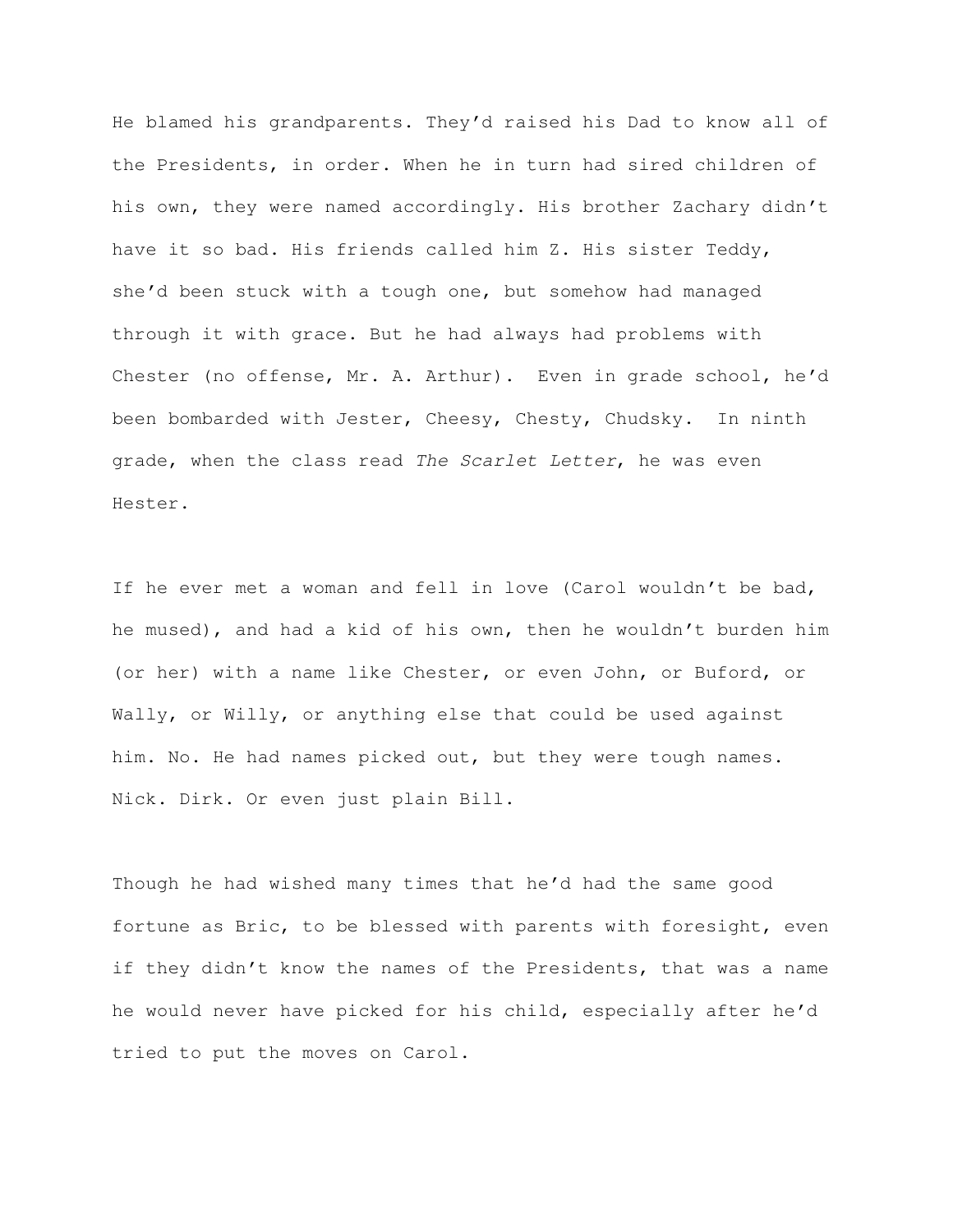In fact, it was thinking of Carol that had gotten him into running. Here he was, 37, and still a junior accountant. Not even a full accountant, and not even working on real accounting problems – just special projects. And special projects usually meant you were on the way out, not on the way up. He was starting to lose his hair, had glasses thicker than the Hubble Telescope, and ate way too many double chocolate doughnuts.

So, he got contacts, started using Rogaine, and asked everyone to call him Chet. And, he began to run.

The Rogaine hadn't really seemed to do much, and the contacts were a hassle that he didn't like, so he just went to a more upto-date style of glasses, but the running had worked miracles. It took him a while to build up to decent mileage, but now he'd run two marathons, and covered over forty miles a week. He'd lost over 30 pounds (the equivalent of a leg, he'd calculated), and cut his cholesterol in half.

Carol had finally noticed him, and even talked to him a little. He liked her, thought he might even want to take her on a date sometime. He'd meditated on it for months, planned his approach, finally worked up the nerve, and isolated her in the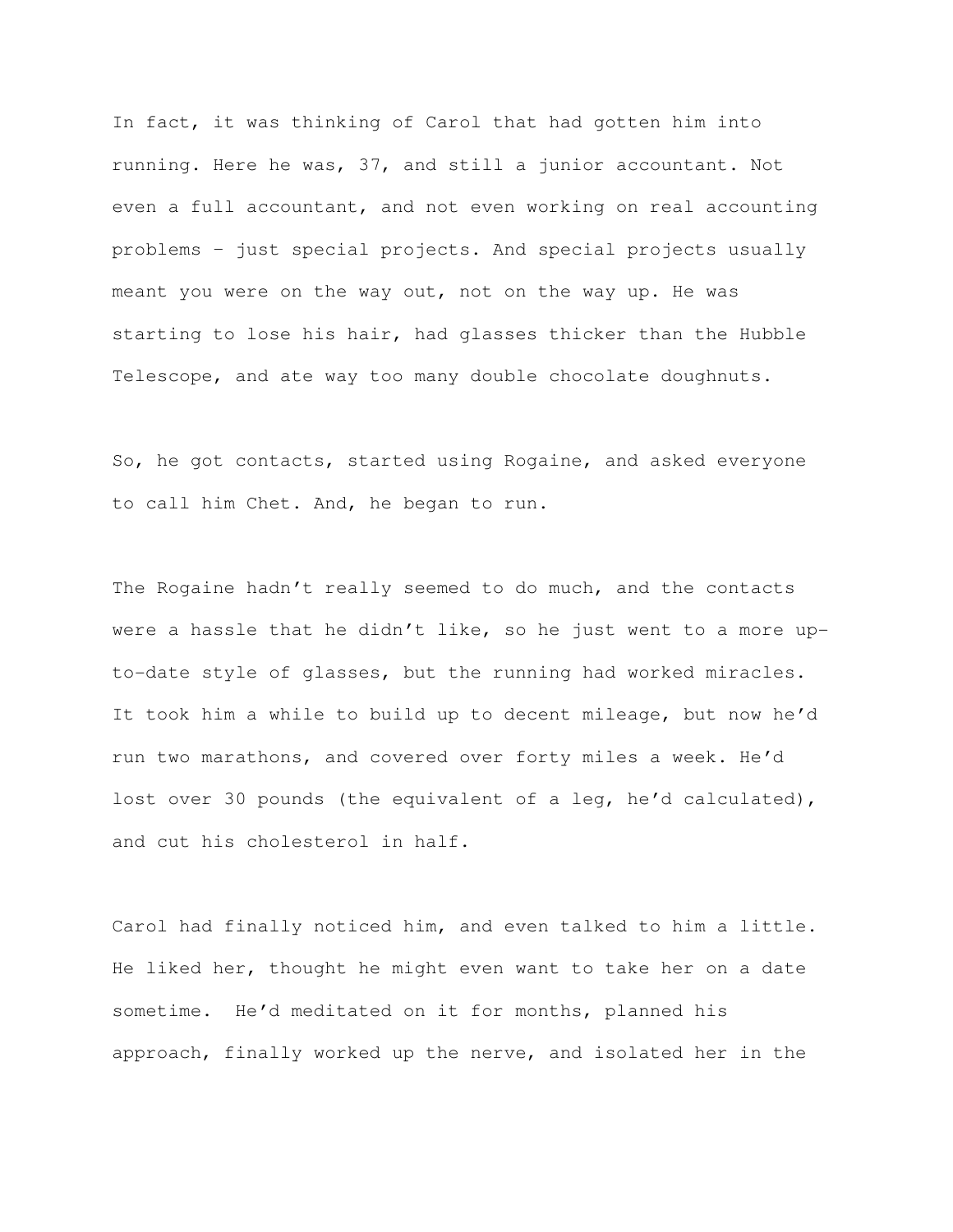coffee room one afternoon. The words were on the tip of his tongue, when a pair of brown wingtips poked around the corner.

Bric pushed past Chet, stepping on his toes, jostling him and spilling the top half of a lukewarm cup of Colombian Rainforest Blend all over his new shirt. Bric seemed not to see it, or not to care. Just ogled Carol, his caveman brain calculating (and imagining a lot more, Chet was sure). "Carol, Carol, Carol – just who I was looking for," and Chet realized that he was about to be scooped again.

Bric had done it repeatedly. Chet had saved up for a year and a half for a car to replace his Chevette, had driven past Sam Hill's lot every day for over a month eying a silver Honda coupe, and finally showed up on the big day only to spot Bric driving off in it. Two weeks later, the idiot had rammed the car idling in front of him at a stoplight, and cashed in on the insurance and sold it.

The same thing had happened when Chet found a half million dollar accounting error that would have dropped to the bottom line and put the division over the top for quarterly earnings. Chet managed to get time with the Senior VP of Finance, waited outside her office well past lunchtime, and discovered her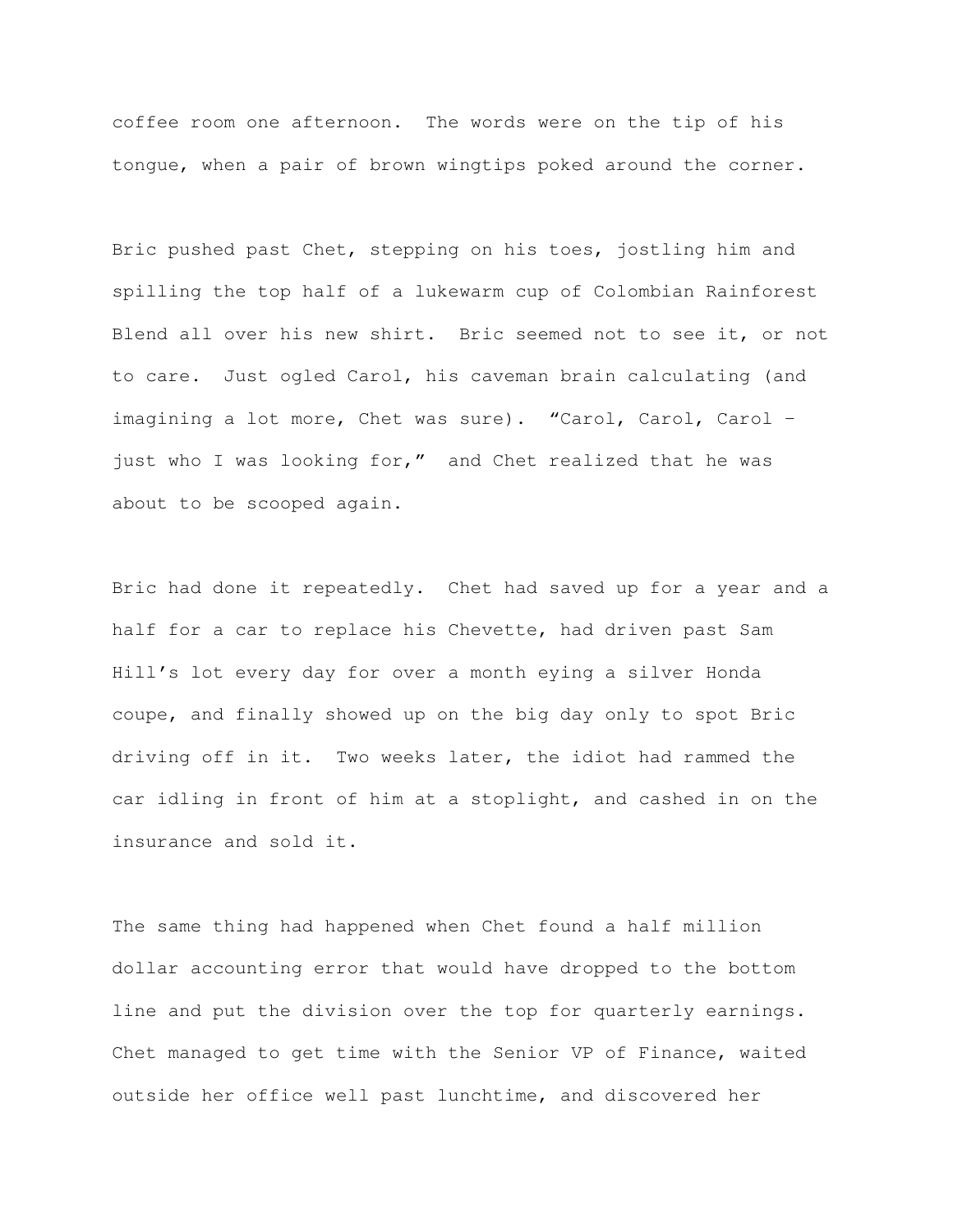returning from a full meal, joking with Bric, and congratulating him on Chet's own discovery. Bric ended up in a new corner office (with a side chair!), and Chet languished in the windowless basement in a cubicle next to the ladies room door.

Even when Chet's final-inning home run had put the Tabulators over the top at the Finance picnic, Bric chided him for not having real competition because he hadn't been there to stop him, and it was just a bunch of finance geeks anyway.

"Carol, we're having a retreat up at my place this Thursday and Friday. Come on up. Cheesey – you can join us too."

While he had been busy maintaining his composure, Bric took it a step further. "Hey Carol – maybe we can grab dinner or something while we're up there. My brother-in-law runs a great little Italian place." While she'd just replied "Hmm" and walked away, it hadn't helped Chester's confidence any.

That day, when Chet had gotten home, he ran the loop up the hill and around the reservoir twice, almost seventeen miles. And today, when Bric had insulted him on the deck, he'd decided to run too.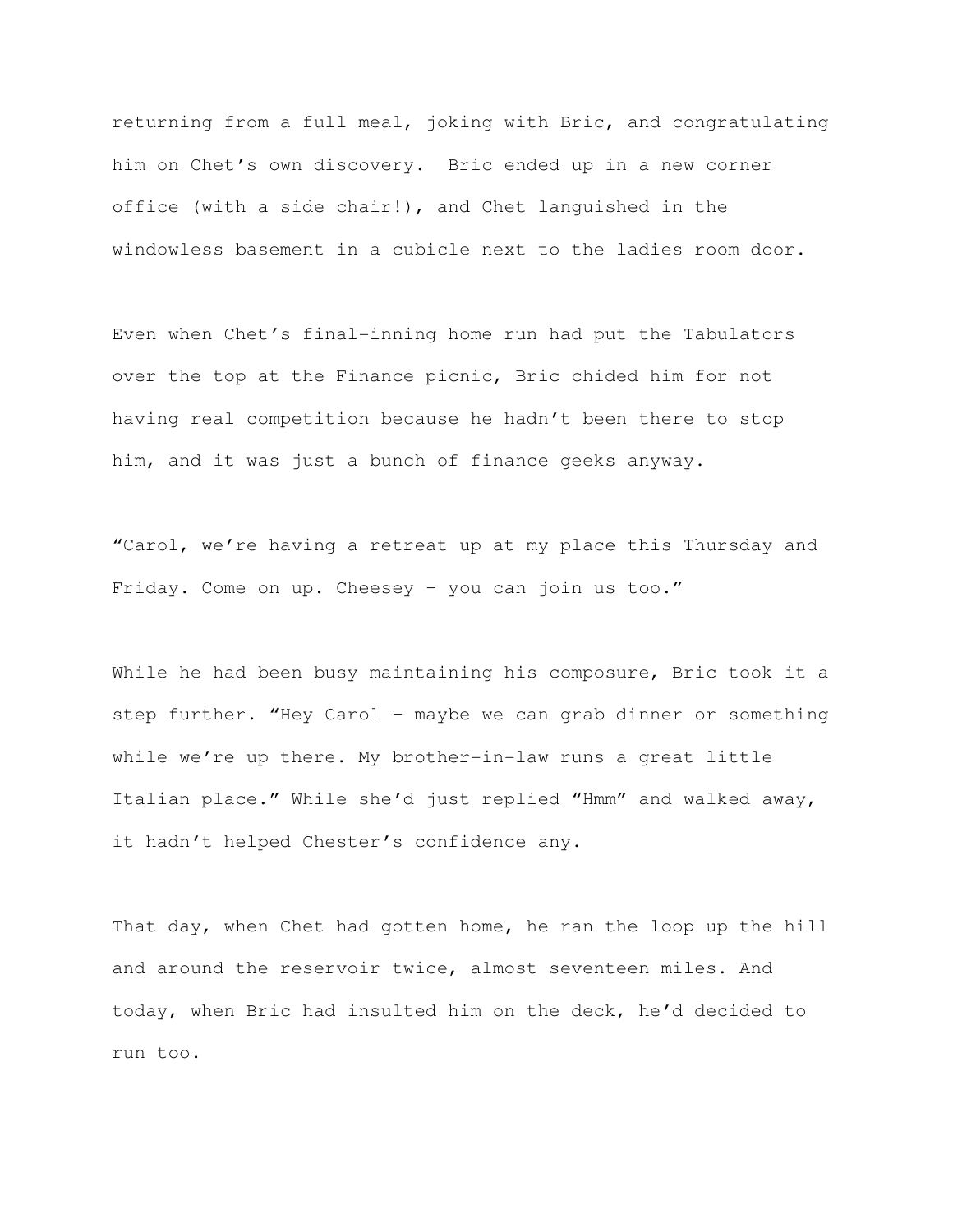He'd started middling to late in the afternoon, early enough to get in a long run and still be back well before dark. At first he made his way through some hilly back roads, and finally found one called Riverside Loop. Figured that showed promise, but the tarred road, bumpy to begin with, turned at first to a mess of frost heaves and potholes, and then into a dirt road, and finally something more akin to a dirt path. There were tire tracks, but on something this size they were probably an ATV's rather than a car's or truck's. Still, he needed to burn off some anger, and he kept going.

A mile or two after the track had narrowed, he spotted Scout. Noticed him off to his side, jogging along with him.

"Hey boy, going to join me for a run?"

As Chester had clicked through the miles, the dog kept pace with him, never much ahead or behind. At first, the company had been good. But after a while, it got a little unnerving. The thing didn't seem to breathe hard, and had a sneakiness and patience to him that made the few hairs on the back of his head itch and stand up. Just something deep in his brain, but a warning.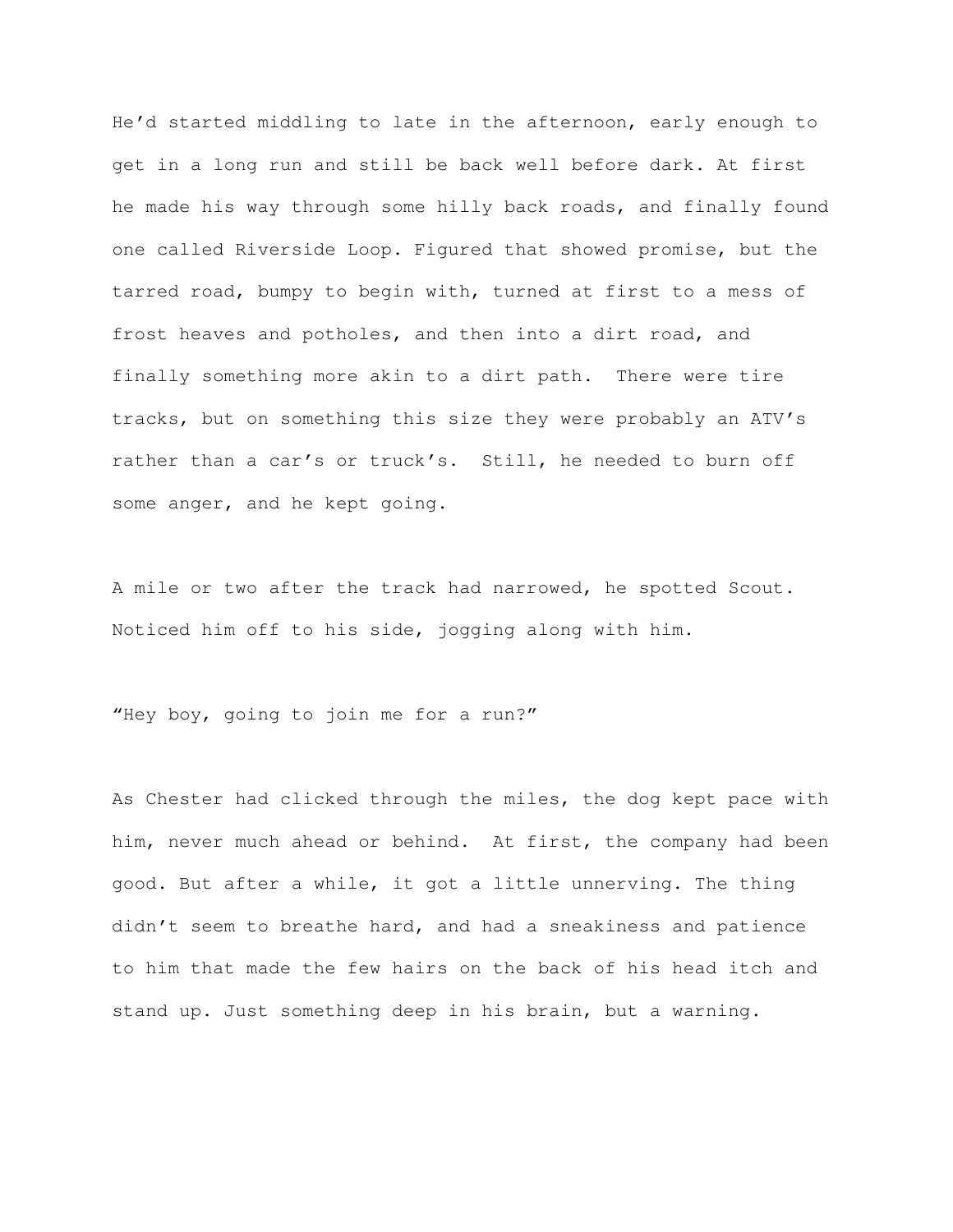Then, when the second one showed up, something that looked part Doberman and part something much smaller, he got a little nervous. One companion wasn't unusual, even if it kept up with him for miles, but two was not a coincidence.

By the time the third one arrived, a baleful blue hound, Chester knew that he was in trouble. He had sped up to put some distance between them, but they matched his every step. Eventually he slowed to a more reasonable pace, one that he could maintain all the way back to Bric's cottage, and they did as well. That gave him some confidence, until three things happened.

First, more dogs showed up. Dog Four was one of those tall skinny ones that looks like its hair is made of wire, and Dog Five was an emaciated greyhound. Six and Seven were some kind of mutt, and the last was the one he now thought of as Chief, the haughty leader.

Second, he realized that he no longer knew where he was, and just how far back it was to his suitcase, to Carol, and to his name-calling "team."

Finally, he saw something that really bothered him. One of the mutts bounded out of the woods excited to have found a rabbit,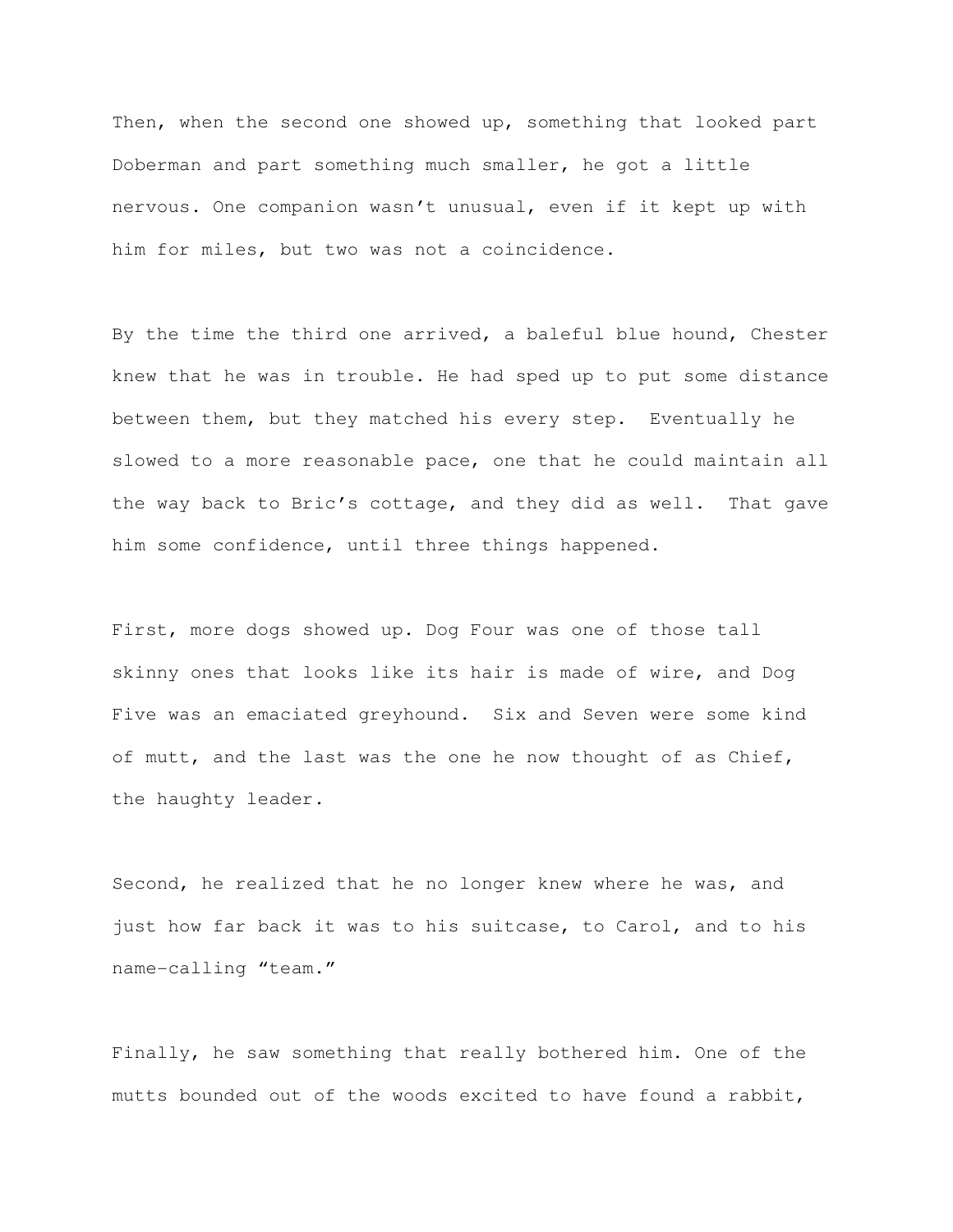which he now held between his jaws. Chief snarled, and the mutt snarled back. With calm indifference, Chief clamped his mouth over the smaller dog's forepaw, and Chester heard something snap, and a yip. The mutt dropped the rabbit, and limped off into the woods. Chief picked it up, threw it into the brush on the side of the road, and stared at Chester, who, finding that he had stopped, turned and ran again.

He'd begun to calculate how he might get out of this situation. His natural instinct was simply to keep doing what he was doing, running. He was in great shape now. Even if he turned out of his way, he could make a marathon distance, probably longer. These dogs hadn't been training (what were there now, nine or ten?). They couldn't possibly stay with him.

But, he began to tire. That Achilles' started to nag at him, and the cramp, and now the loose shoe. Of course, that's what he got for getting suckered by a college (high-school?) sales clerk, some young kid with blond hair, blue eyes, muscles (probably didn't even work out), and Bric's humor and vice-grip handshake.

He'd liked being called "Sir." It got him to listen to why it was worth over a hundred bucks to buy a performance crosstraining shoe. For the air-cushioned insole, the special shock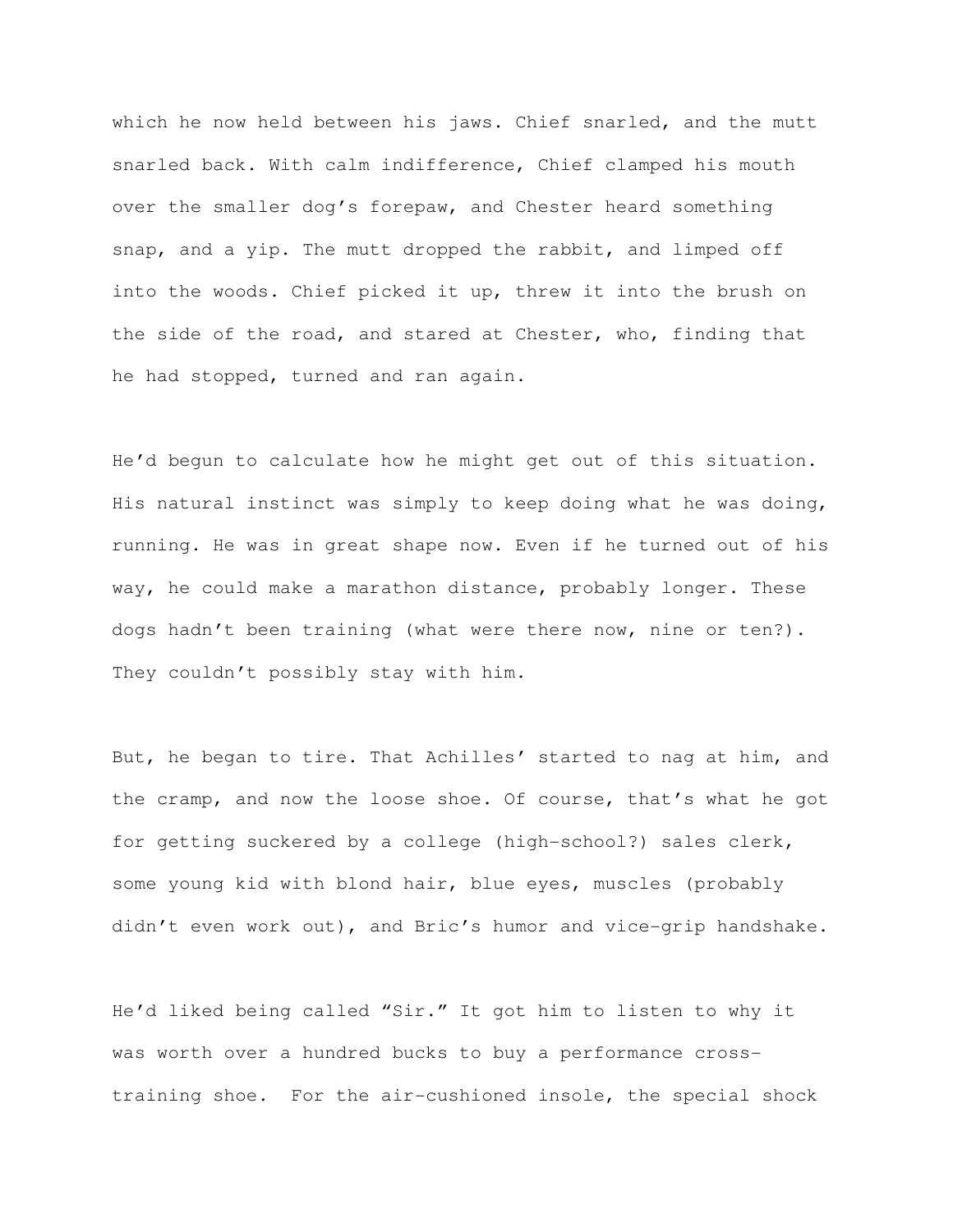absorption panel, and let's not forget the style. He'd felt good about the purchase, until the damned clerk had messed up his name on the way out. Not on purpose, but still, how hard was it to get the letters in the right order? "Thank you, Chetser."

He'd almost turned around and demanded his money back, but didn't want the hassle. So now, they were starting to fall apart. Every step sent a little jolt up through his legs, and the slapping of the shoes on the dirt made him think of some great St. Bernard licking and sucking on a bone. He put all that with the fading light, getting closer and closer to dark, and he knew he was in some trouble.

He imagined where that trouble might lead. If one dog by himself could snap a limb like a twig, what might a pack do to a tired runner? He could picture the Dobie or the greyhound taking the first bite, a nice big chunk of thigh. The others would surround him, and jump in from behind, one piece at a time, first pieces of arm and chest and stomach, and then his extremities one at a time, and then finally the little one tearing at his nose once he was down and immobile. Finally, Chief would lope forward and stand over him, waiting for his throat to bare itself, and then…

He needed to find a way out of this before he got ripped apart.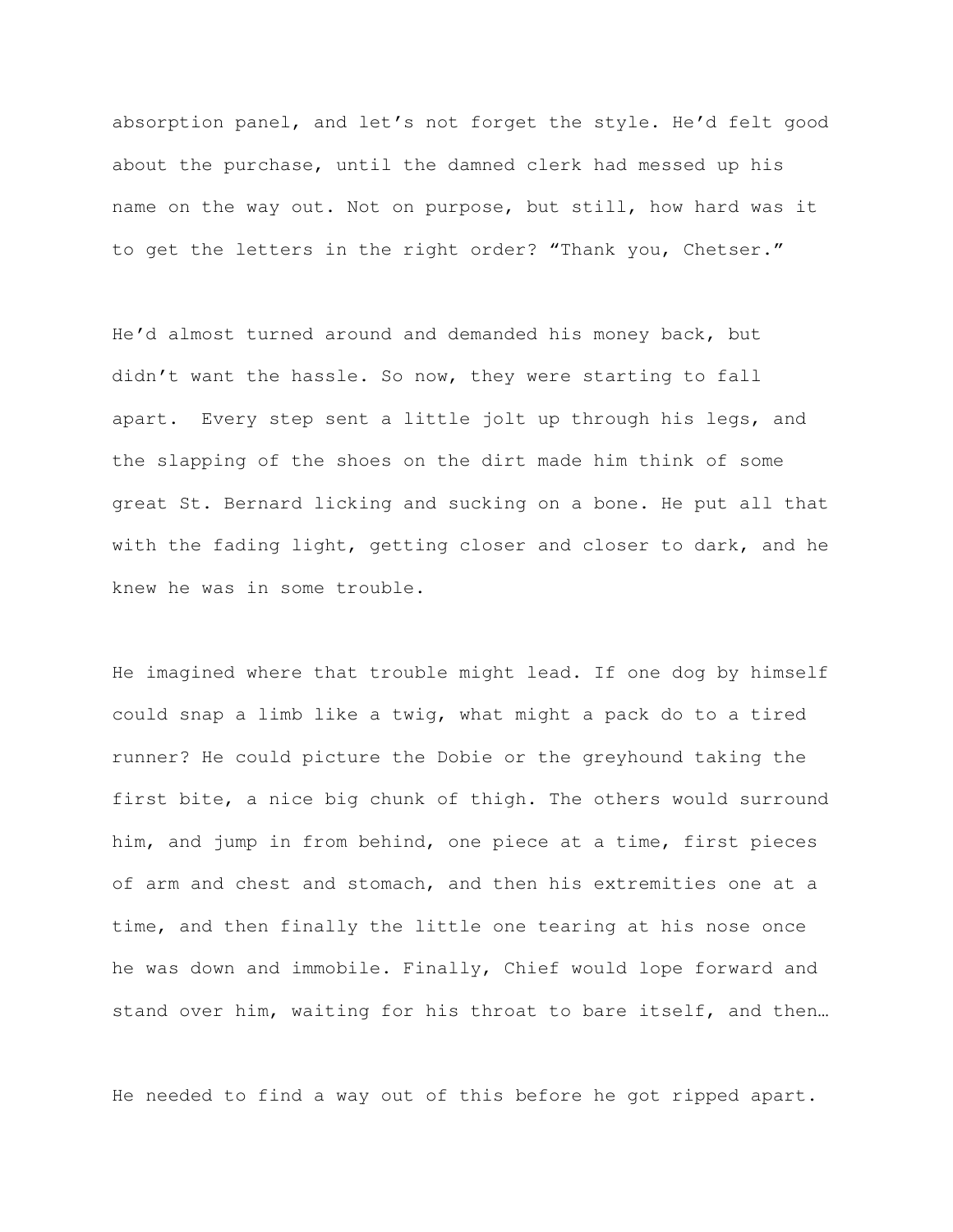He began to take inventory. What did he have that he could use as a weapon? No knife. No gun. No baseball bat.

Let's see. Sneakers (no, cross-training shoes). Shorts. A tshirt (Puerto Lindo – Where chili is an art form). Laces. One PowerBar and three wrappers. OH – and a mini CamelPak with about a cup and a half of water left in it. Not much.

What did they have on their side of the ledger? Smell that was a couple of orders of magnitude better than his. The instinct of hunters. A lot more legs. Very sharp teeth. And maybe some practice.

Not very balanced. If he were a quarterly earnings statement, he'd be deep in the red. Well, he did have one other thing, though he wasn't sure it was much of an advantage with this…this pack. He had a human brain. Highly advanced. Adaptable. Perhaps he could use it to acquire some additional assets, and defeat them that way. He'd have to keep his eyes open for tools he could use, and looking ahead, saw one that had potential.

In the thinning light, he saw an old Ford flatbed rusting by the side of the road. He squinted into the sun (somewhere in the back of his head he now realized that was WEST, and his brain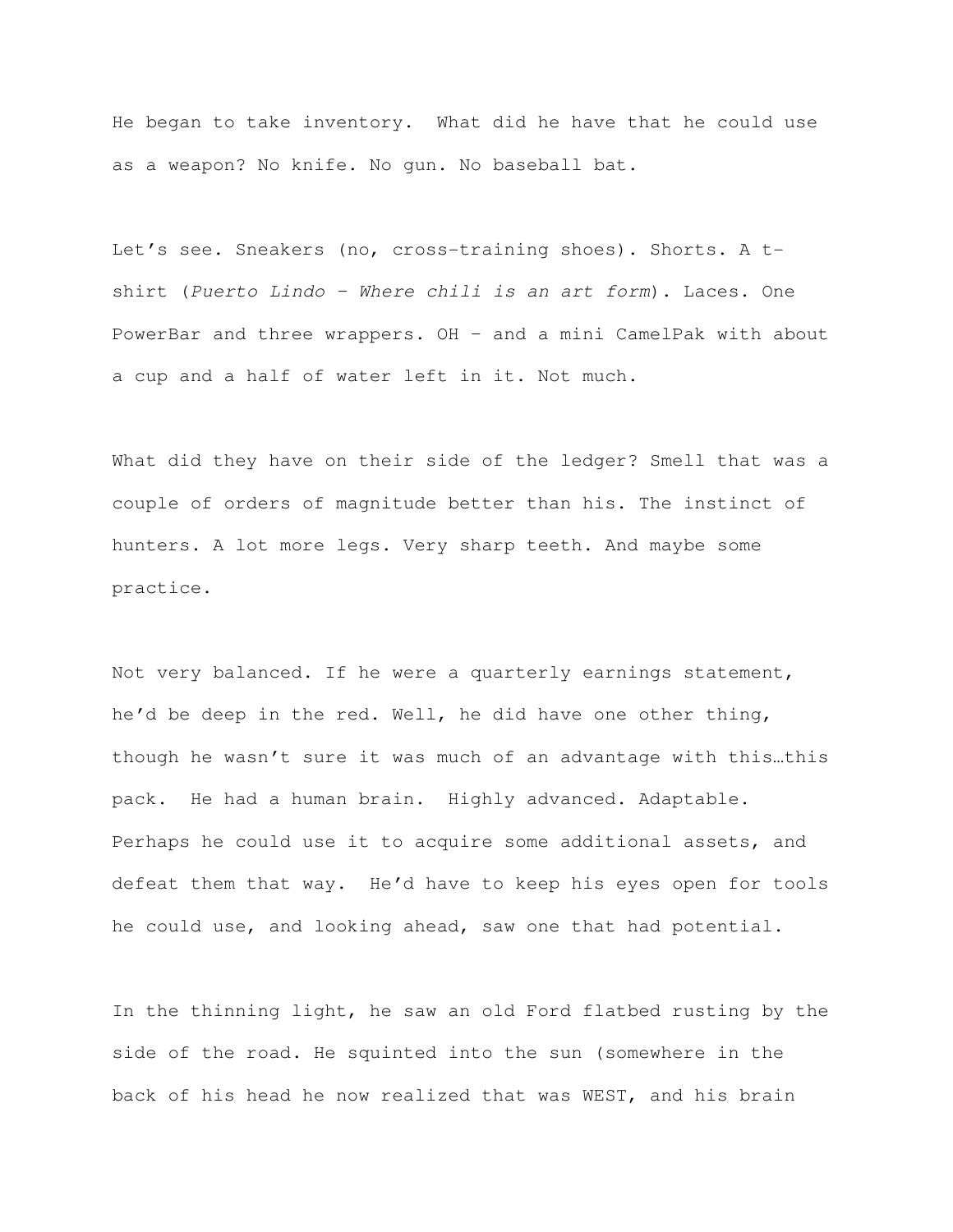was already calculating that if he got out of this he now had a basis for figuring out how to get back), and saw, yes, some sort of a building framing the truck. He made his way toward them, and on the way stopped to pick up a good-sized stick.

He reached the Ford and the shadow of the building, and stopped. The dogs stopped as well, Scout pacing back and forth in front of them, licking his lips and eyeing him and the stick warily. He looked around, and read a faded "Brinnie Hawley & Sons, Lumber, Milling" on the side of the barn (no, he corrected himself, probably, "mill"). The dogs seemed to hold their distance, as if waiting for a signal, and he took a few seconds to look around him some more.

One of the flatbed's headlights was busted, and the driver's side door hung off its hinges. The other door was missing entirely. None of the windows were broken, but the windshield was peeled away from its rubber gasket. A few scraps of 2 by 4 and fence post lay in the truckbed.

Then he noticed something between the truck and the mill that made him realize why the pack was waiting. Shreds of checked shirt, blue jeans, and a well-chewed workboot littered the area,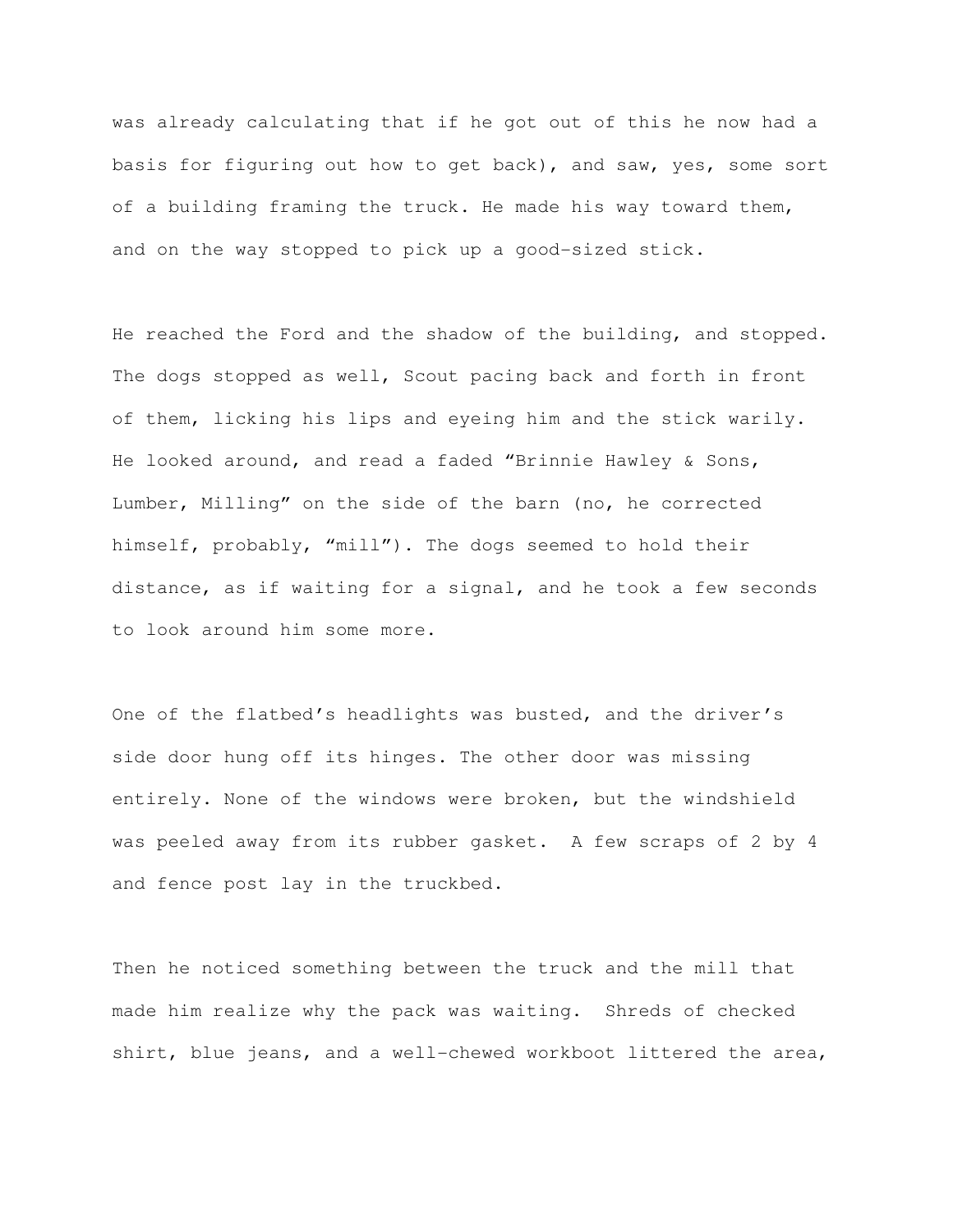all discolored in a dark rusty shade he had seen before that day, where Chief had sported it on his mouth.

What really caught his eye though was the human skull, picked completely clean (give a dog a bone, he laughed to himself). As he cast his glance wider, he saw more debris, soaked in the same rust coloration, and another skull, and he realized where he was.

All this time he thought that he'd been deciding where to run. No. They'd driven him right where they wanted, so that he'd be the next skull in the collection. This was home (den?). Killing field. Dinner table.

He looked up and could swear that the pack had moved in a little while he'd been calculating. He raised the stick instinctively, and they stiffened, and poised, ready to attack. It struck him that it was useless. He might be able to out-think any one of them individually (toe–to-toe, no, paw to toe, no, brain-tobrain), but he wouldn't out-think them collectively. The pack itself was a living, breathing animal, and he would have to rely on other weapons, and it wasn't going to be here.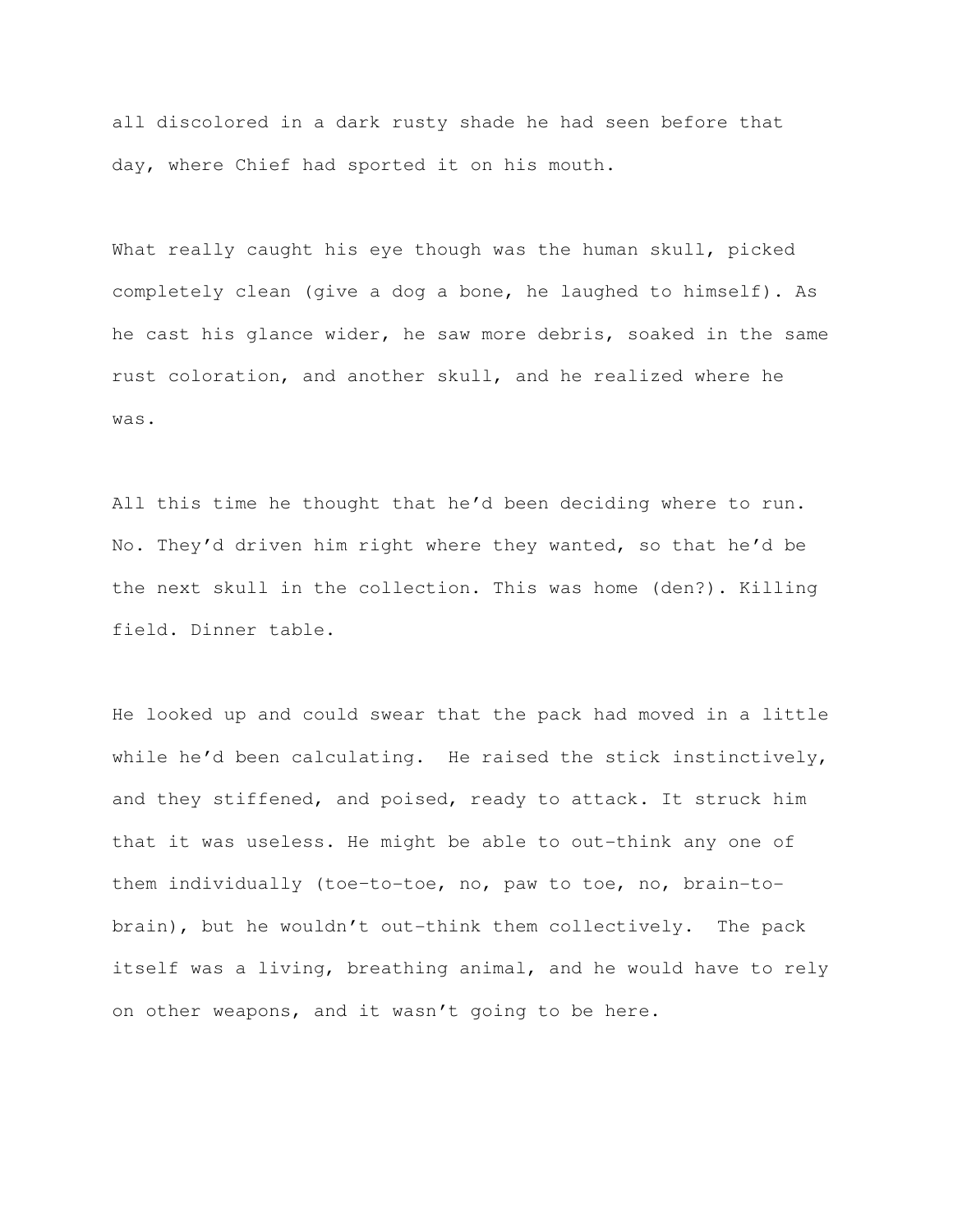He lowered the stick, and, as if controlled by a switch, the pack relaxed. He paced, and thought. The pack seemed to bide their time while he did, still watching, still waiting. A shepherd-cross yawned and lay down, gnawing on something. Some of the others would close in a foot or two if he looked down, and he knew he had to come up with something soon, or he'd be dog food.

He looked at every set of eyes following his moves, like cats watching goldfish. He noticed the big one in the back scratching his paws on the ground, as if to sharpen the nails. He noticed how long the teeth were on the half-shepherd, and despite his resulting fear, these same observations began to organize themselves in his head into the semblance of a plan.

He snatched up a scrap of torn denim jeans leg, and then moved to the back of the truck and grabbed a half-inch think piece of metal binding strip for a bundle of lumber. He also picked up a small rock.

If he was going to be successful, he had to move now, and he did. Casually, as if it were no big deal, he threw the stick. Several of the heads followed its progress, and when they did, he began running again, in what he thought was the right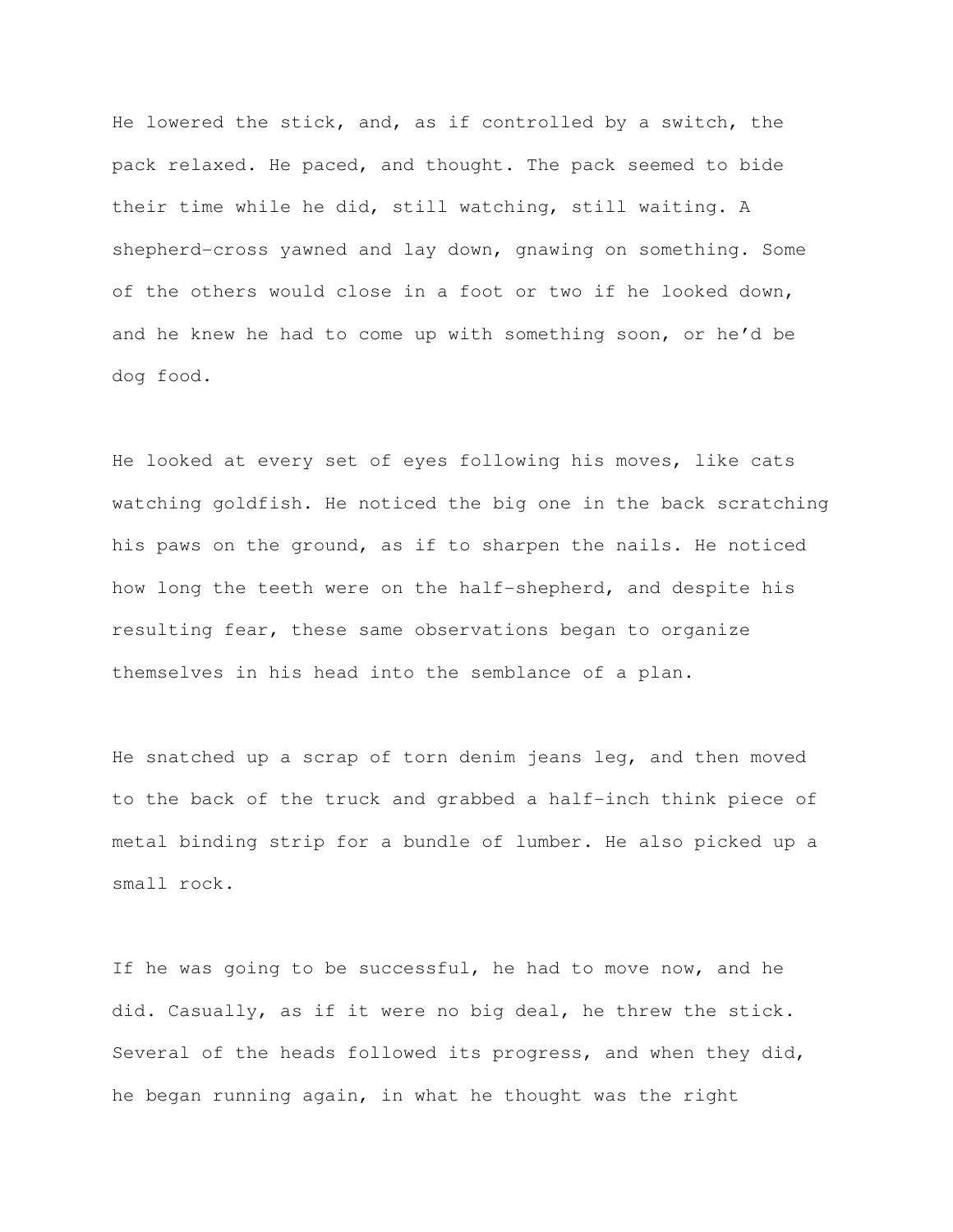direction. If the dogs were taken aback, they didn't show it. Scout merely tipped his head to one side, and began after him, with the same trotting gait as before.

Chester ran for a while, and thought. He had become aware in his moment of insight that although he couldn't out-think these dogs, there was one human trait that he could employ that could work – deceit.

He thought back to when he had been training his own puppy, a terrier named Clancy (good name for a terrier, he thought). When the dog would grab the other end of his leash, and they started a tug of war, the harder Chester pulled, the harder the dog did too. Even if he yanked so hard that the dog's feet moved, and he was pulling him across the lawn, Clancy wouldn't let go of the leash. The only way to get it back was to relax. Then when the dog mirrored him by loosening his own grip, to pull suddenly and have control. Something about that back and forth with the puppy was important, but he couldn't place it.

His thoughts were interrupted by what he thought was good news. He couldn't believe it, but up ahead, he spotted the dirt track turning back into blacktop. Maybe he'd be able to make it back after all. He decided to take his last PowerBar out of his pack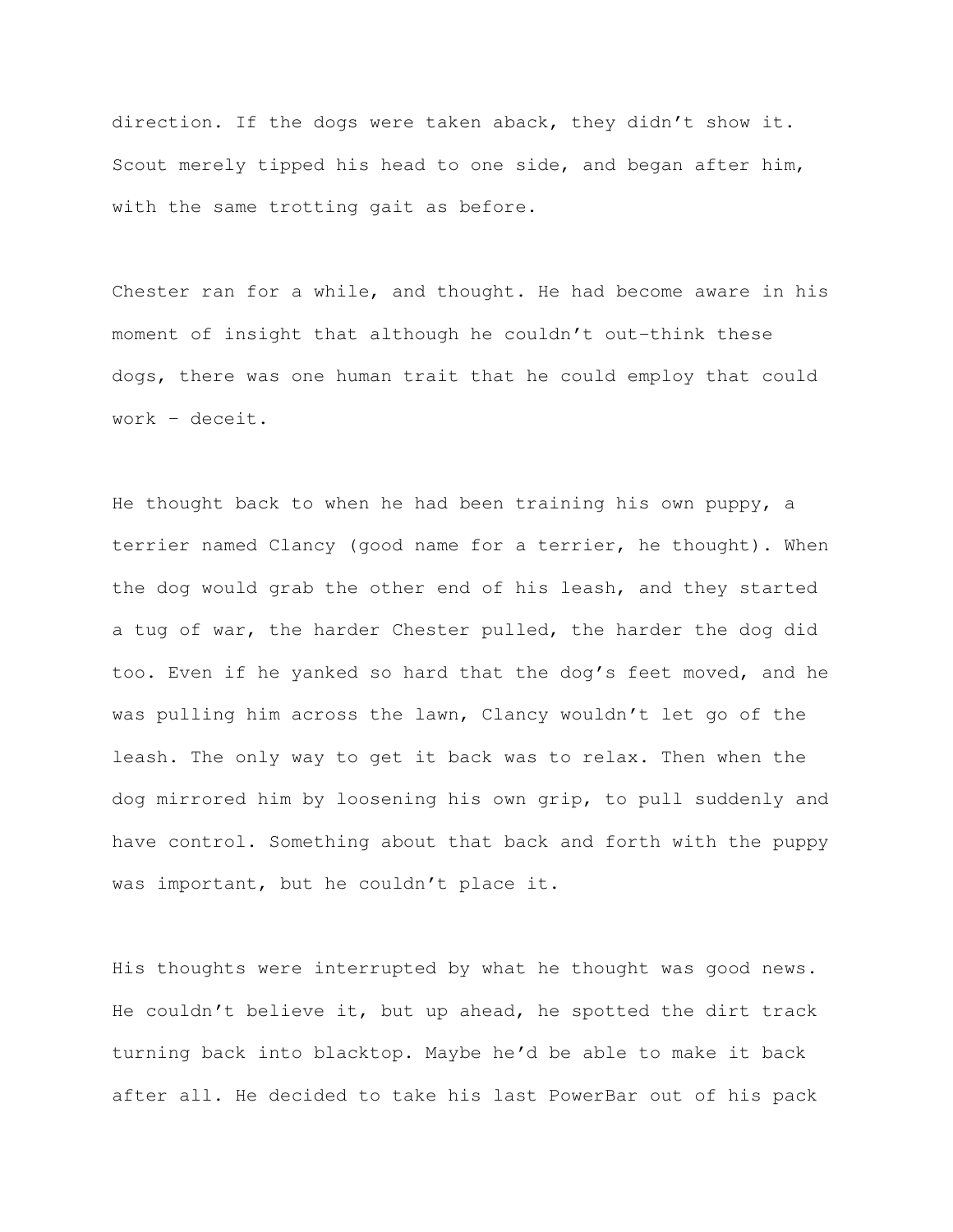to celebrate, but picked the wrong time to do it. Fumbling for the PowerBar, and with everything he was carrying, he failed to notice a dead possum splayed across the road. He slipped, almost fell, but dropped the PowerBar when he stumbled. Scout took that moment to attack, to run straight at him. He tensed, prepared for the worst, but the dog just scooped up the dropped treat and ran back to where he had been.

Chester had been amazed by his agility though, and knew that he must act soon. The cramp in his side was becoming a sharp spear, his Achilles' was still tight as a steel cable, and the shoe had moved from whappita whappita to "whuppoppa-poppa-poppa" and was ready to fall off. He was slowing too, and wasn't sure how much farther he could run.

Again, something poked at him about how instinctive the dog's reaction had been when he dropped the food, how they'd watched the stick when he tossed it in the lumberyard, how when he had stopped, so had the pack, and when he'd lowered the stick, how the pack had relaxed. How they watched everything, and reacted accordingly. Now his plan leapt more fully-formed to the front of his superior human brain, and he had a path forward. He made a mental checklist of how he'd do it, in what order, and started.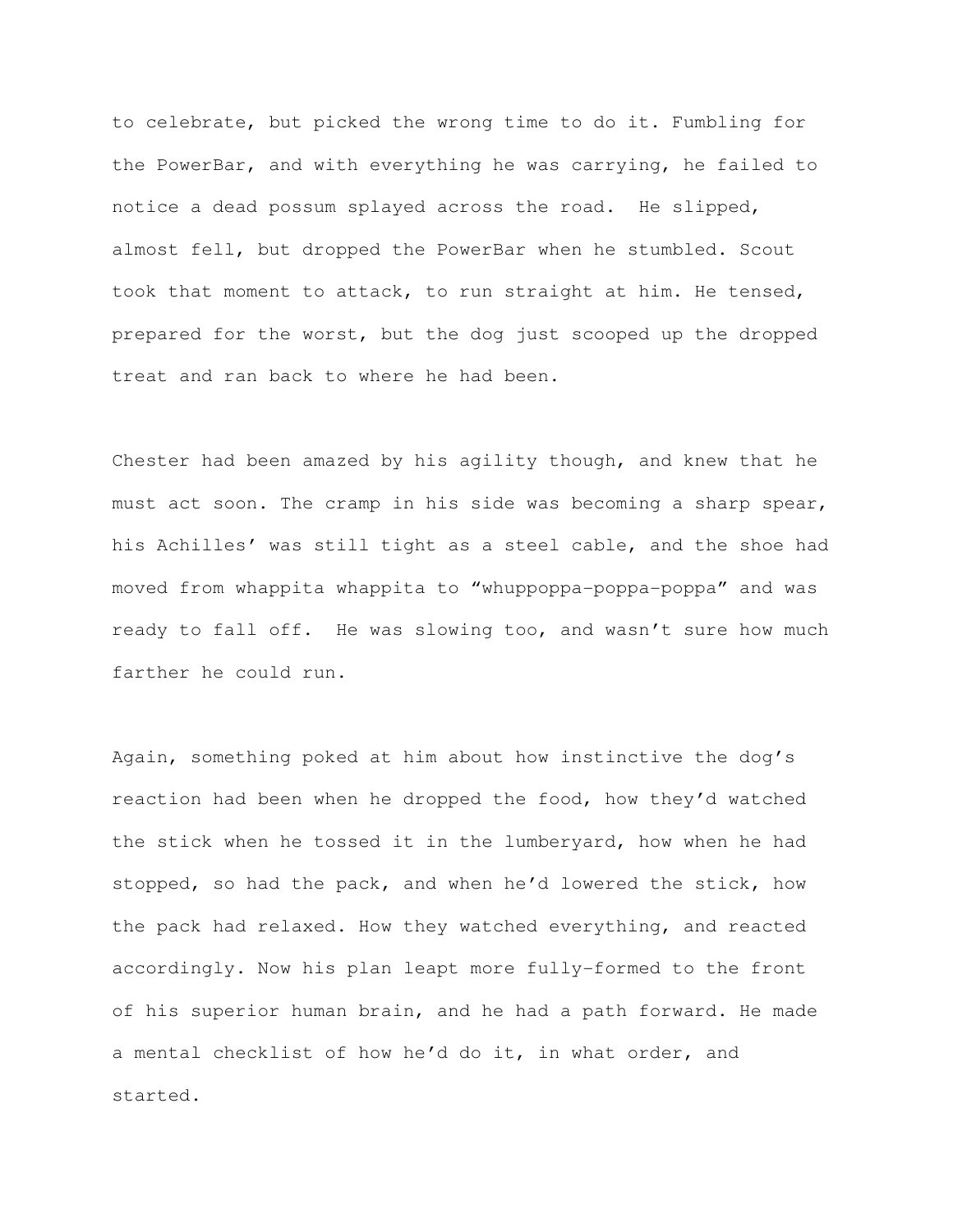He began by turning and running back toward the lumber yard, the way that he'd come. As expected, the pack let him, continuing to be patient until he collapsed, maybe just thinking him disoriented. As he ran, he crimped the baling strip back and forth until it broke into three smaller sections. With the rock, he sharpened both ends of each into points, and tossed the rock when he no longer needed it. He snuck one between the fingers of each hand, with the honed points sticking out like claws, and the other in his mouth.

He pulled the rubber tubing from his CamelPak and wrapped it around his forearm in the denim pants leg, then took his minipack itself and wrapped it around his neck. He had to slow a little as he did, and the dogs slowed with him, and he began to think this would work. He accelerated once more, and so did they.

Finally, he reached the spot where the ugly possum lay, its blind eyes staring up at nothing. He closed his own eyes for a half-second, breathed deeply, knelt down, picked it up in his mouth, and waited.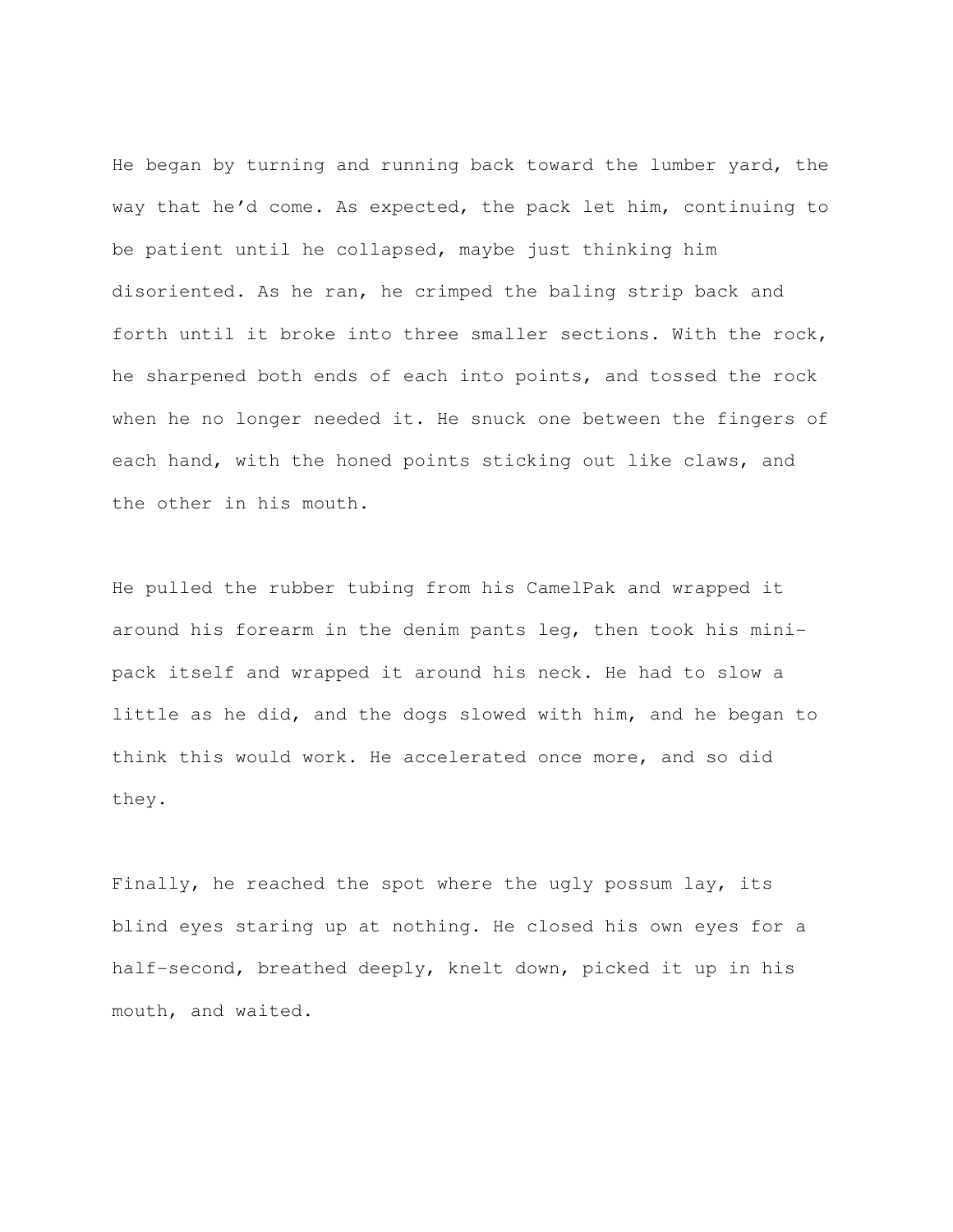As expected, they all stopped with him. With head bowed, he crawled on all fours toward the big one that looked part wolf, presenting the possum forward as a gift. As he inched closer, he wondered if Chief would snap his leg in two when he got in range, just like he had with the dog that had caught the rabbit.

He kept his head down, and crawled in a few more steps, and a few more, every second imagining the power of those jaws biting into the flesh of his neck. Finally, he edged right up to Chief, who snarled low, and dropped the possum at his feet, and counted to three. As the dog reached down to accept the offering, Chester sprang up, forearm first.

The dog dropped the dead roadkill, and wrapped his teeth around the proffered denim-cloaked arm. Chester could feel some of the teeth penetrate, but the makeshift protection had stopped the worst of it. Holding his arm tense to keep the dog locked onto it, he brought up his other hand, and swiped at his haunches, exactly in the same spot where the old scar pulsed. The dog let out a muffled yelp at this reminder of some old injury, but didn't let go of the arm.

Chester came up under the dog's neck with the baling strip in his teeth, and simultaneously went for the snout with his free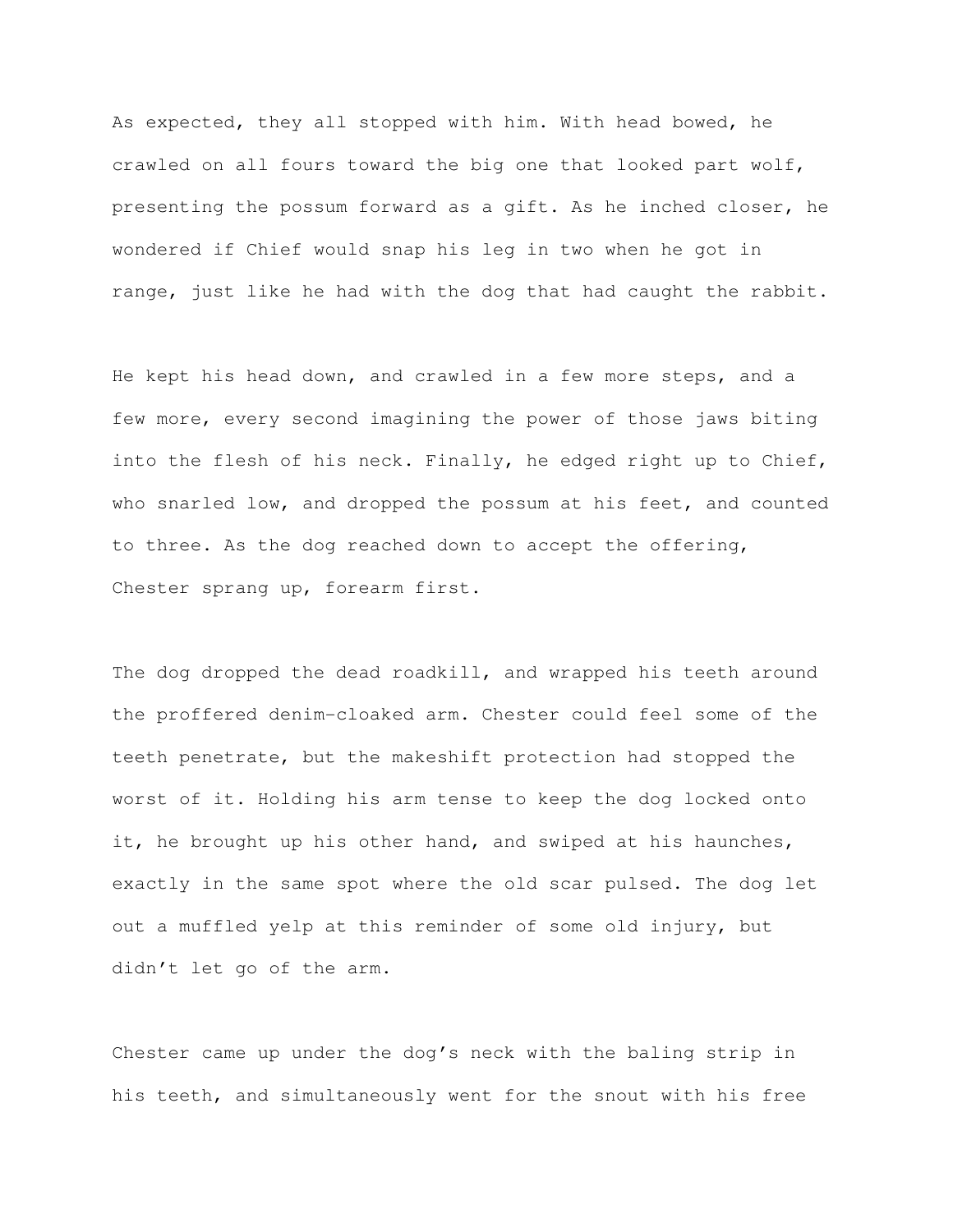hand. Both hit home, and this time when the wolf-hound-dog yelped, it did let go of the arm. It came after his neck now, but found only the pack that Chester had left there to protect himself.

With both hands at once, Chester drove up into the dog's own neck deep with the hand-fashioned weapons, and held. The animal squirmed, and whimpered, and finally rolled over and lay still.

Chester worked at the neck as if chewing, but really just toggled the last binding strip back and forth to spill more blood. He smeared it over his face and hands, and finally, mouth bloody, staggered to his feet and raised both hands over his head, and let out a primal scream.

The rest of the pack stared at him for a moment, and then slunk back toward the mill, and Chester knew that they wouldn't bother him again.

He continued on in the direction he now knew was East, walking this time, not running. Within only a few miles, he recognized where he was, and at last made his way to Bric's house.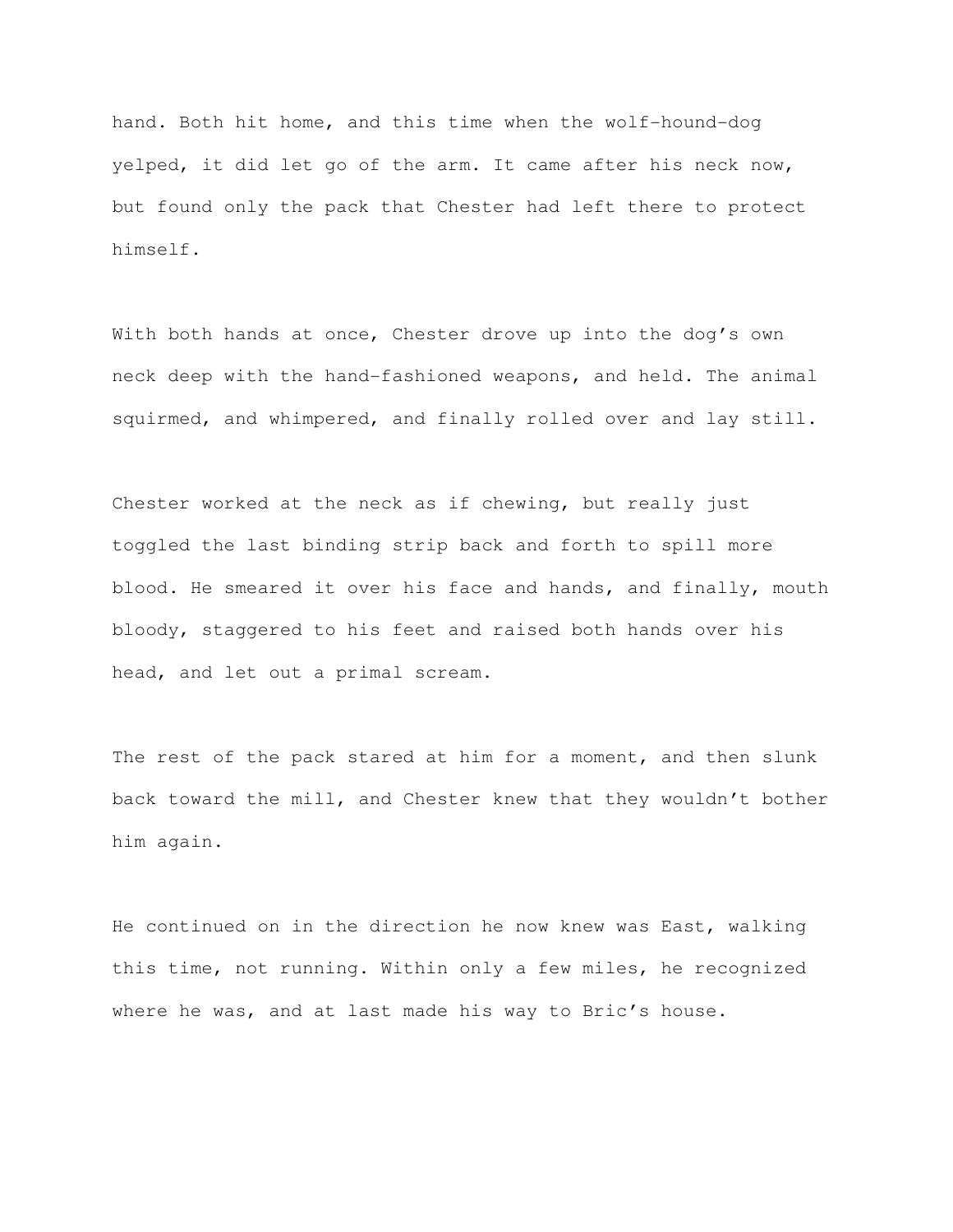As he walked, he thought, and remembered. He had been terrified at the thought of confronting the head dog. But even that beast had weaknesses, and old scars, and in the end, Chester had brought him down. The people at work, especially Bric, weren't all that different. And based on one other thing he'd seen at the lumberyard, he now knew how he'd handle him as well.

He approached the house, and still heard the noise of a party on the back deck. He turned the corner. Nitro started to stir and get up from his spot, and triggered a back-yard motion detected spotlight. Chester turned to him, stared, and growled, a deep throaty growl that let out all of his pent up anger as well as his newfound confidence, and Nitro whimpered and sat back down.

Chester turned to see all eyes on him. The laughter had ceased, and he climbed up on to the deck. Their jaws dropped in amazement at his bloody clothes and mouth, and Bric, less jovial than usual, finally asked "Wha . . . what happened?"

"What happened, is that I finally figured out how to deal with a pack of dogs, and you in particular, . . . Brinnie."

Bric dropped his glass, and it shattered on the deck.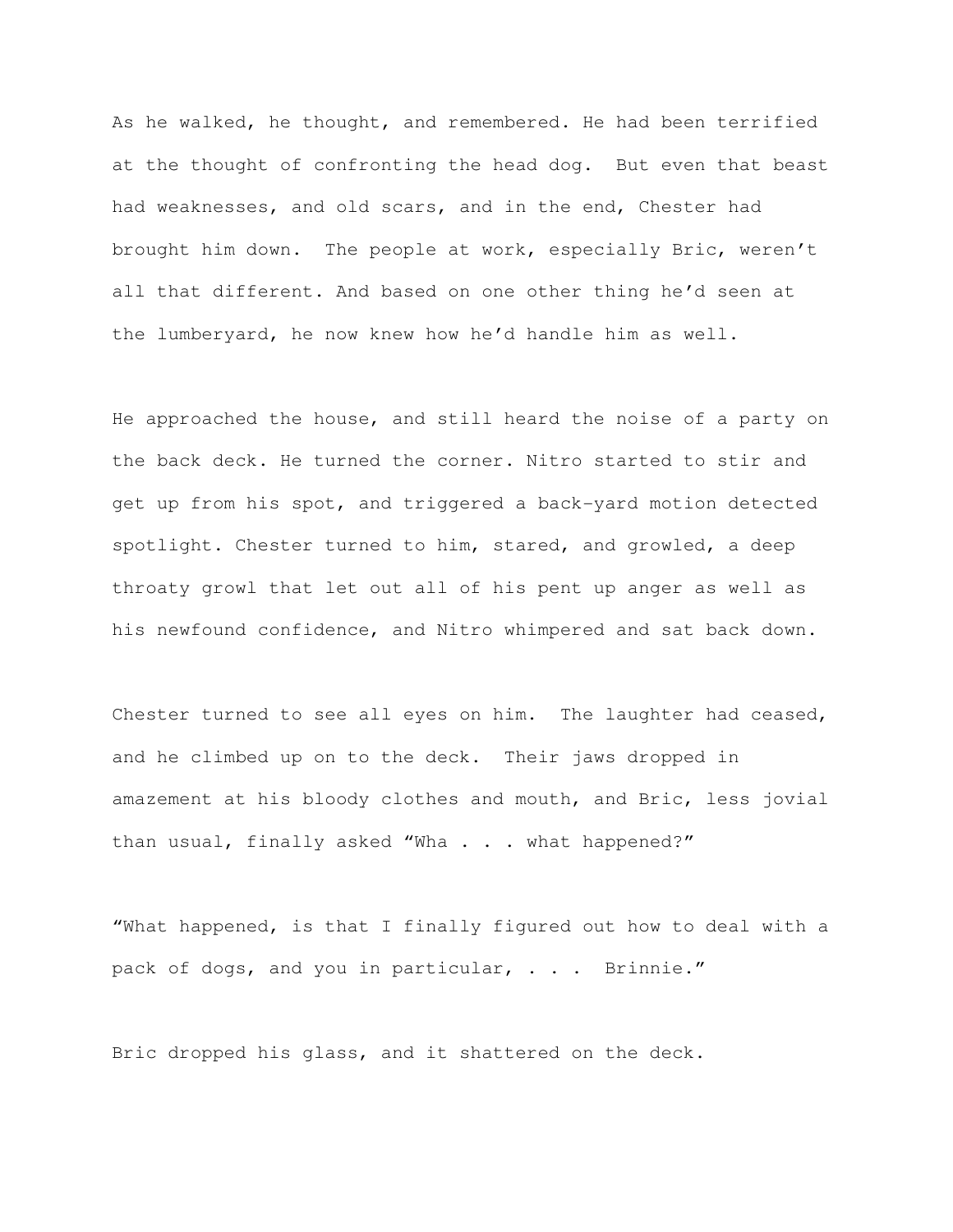"I visited the lumber yard today, Brinster, though not as a tourist. I saw your name plastered on the side of a barn. But I didn't put it together until I saw the rusting vanity plate on the back of the flatbed Ford, 'BRIC2' spelled out for all to see."

Bric looked ready to deny, then to argue or fight, but something about Chester's new demeanor (not to mention his appearance), must have tamed him, because he simply gulped.

"Now, I'm going inside to get changed and cleaned up. When I come back, you're going to call me by my right name."

He went in, had the best shower of his life, tossed the old bloody clothes into Bric's kitchen trash under the sink, and walked back onto the deck.

"Well?"

Bric looked up, and finally said simply, "Ok, Chet."